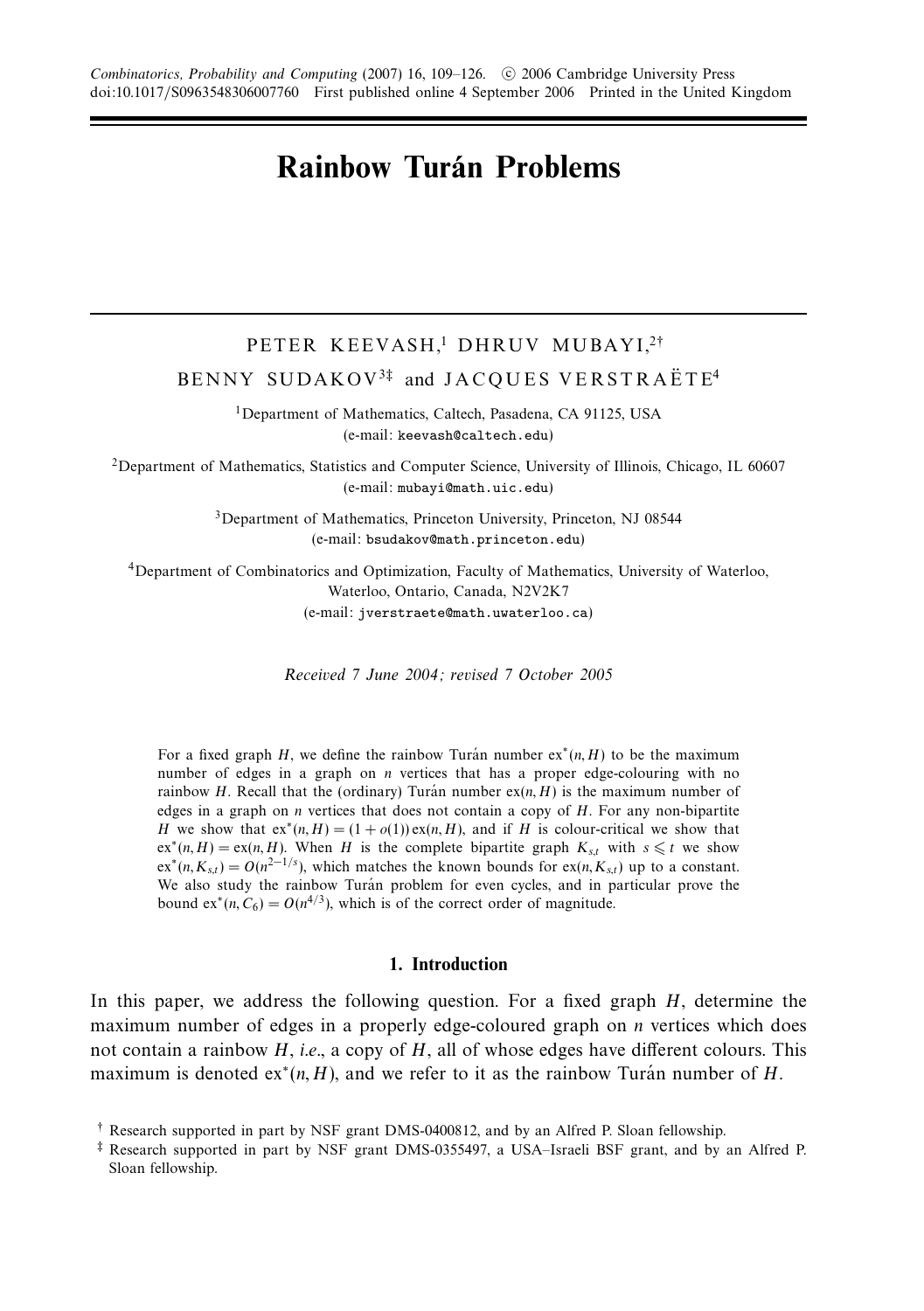There are two main motivations for our study of rainbow Turán numbers. One is the possibility of applying purely combinatorial methods to certain extremal problems in additive number theory. Call a subset *A* of an abelian group *G* a  $B_k^*$ -set if does not contain disjoint *k*-subsets *B,C* with the same sum. Given a set *A*, consider the following edge-coloured bipartite graph. The two parts *X*, *Y* are both copies of *G*; we join  $x \in X$  to  $y \in Y$  if  $x - y \in A$ , and then the edge *xy* is assigned the colour  $x - y$ . This is a properly coloured graph, and if *A* is a  $B_k^*$ -set then it does not contain a rainbow  $C_{2k}$ , the cycle of length 2*k*. A similar approach, involving properly coloured bipartite graphs, was taken by Ruzsa and Szemerédi [29] to give a purely combinatorial proof of Roth's theorem [27] on three-term arithmetic progressions.

Another motivation is that it seems to be a natural meeting point of two areas of extremal graph theory. Firstly, there is the classical Turán problem, which has a rich history in combinatorics. This asks for the maximum number of edges in a graph on *n* vertices that contains no copy of some fixed graph *H*. The maximum here is denoted  $ex(n, H)$ , and is known as the Turan number for  $H$ . Next there is the literature on extremal problems for edge-colourings (not necessarily proper). An example is the canonical Ramsey theorem, proved by Erd˝os and Rado [12], a special case of which shows that any proper colouring of  $K_n$  produces a rainbow  $K_m$ , provided *n* is large relative to *m*. Motivated by this and work in [10] and [19], Alon, Jiang, Miller and Pritikin [2] introduced the problem of finding a rainbow copy of a graph  $H$  in a colouring of  $K_n$  in which each colour appears at most *m* times at each vertex. The rainbow Turán problem is a natural Turán-type extension of this problem.

We will discuss these motivations in greater detail before the statement of our relevant results, which we divide into subsections according to the nature of the forbidden fixed graph *H*.

#### **1.1. Preliminary results**

For the sake of completeness, we start by presenting some results that can be easily deduced from the corresponding results for the ordinary Turán problem. For the reader's convenience we first give some background information on this (ordinary) problem. Its systematic study originated with Turan, who considered forbidding  $K_r$ , the complete graph on *r* vertices. The Turán graph  $T_{r-1}(n)$  is the complete  $(r-1)$ -partite graph with part sizes as equal as possible; we write  $t_{r-1}(n)$  for the number of edges in  $T_{r-1}(n)$ . Then Turán's theorem [32] states that  $ex(n, K_r) = t_{r-1}(n)$ , and  $T_{r-1}(n)$  is the unique extremal  $K_r$ -free graph. Erdős and Stone [14] showed that the behaviour of the Turan number of a general graph *H* is determined by its chromatic number. They proved that if  $\chi(H) = r$ , then  $ex(n, H) = t_{r-1}(n) + o(n^2)$ , which gives asymptotics except when *H* is bipartite.

Clearly the rainbow Turan number for any *H* satisfies  $ex^{*}(n, H) \geqslant ex(n, H)$ . Examples when equality holds include the cases when *H* is a star or a triangle, as then any proper edge-colouring of *H* is rainbow, and so  $ex^*(n, H) = ex(n, H)$ . We can describe a general class of graphs in which equality holds as follows. We say that *H* is colour-critical if it contains an edge *e* so that  $\chi(H \backslash e) = \chi(H) - 1$ , where  $\chi(H)$  denotes the chromatic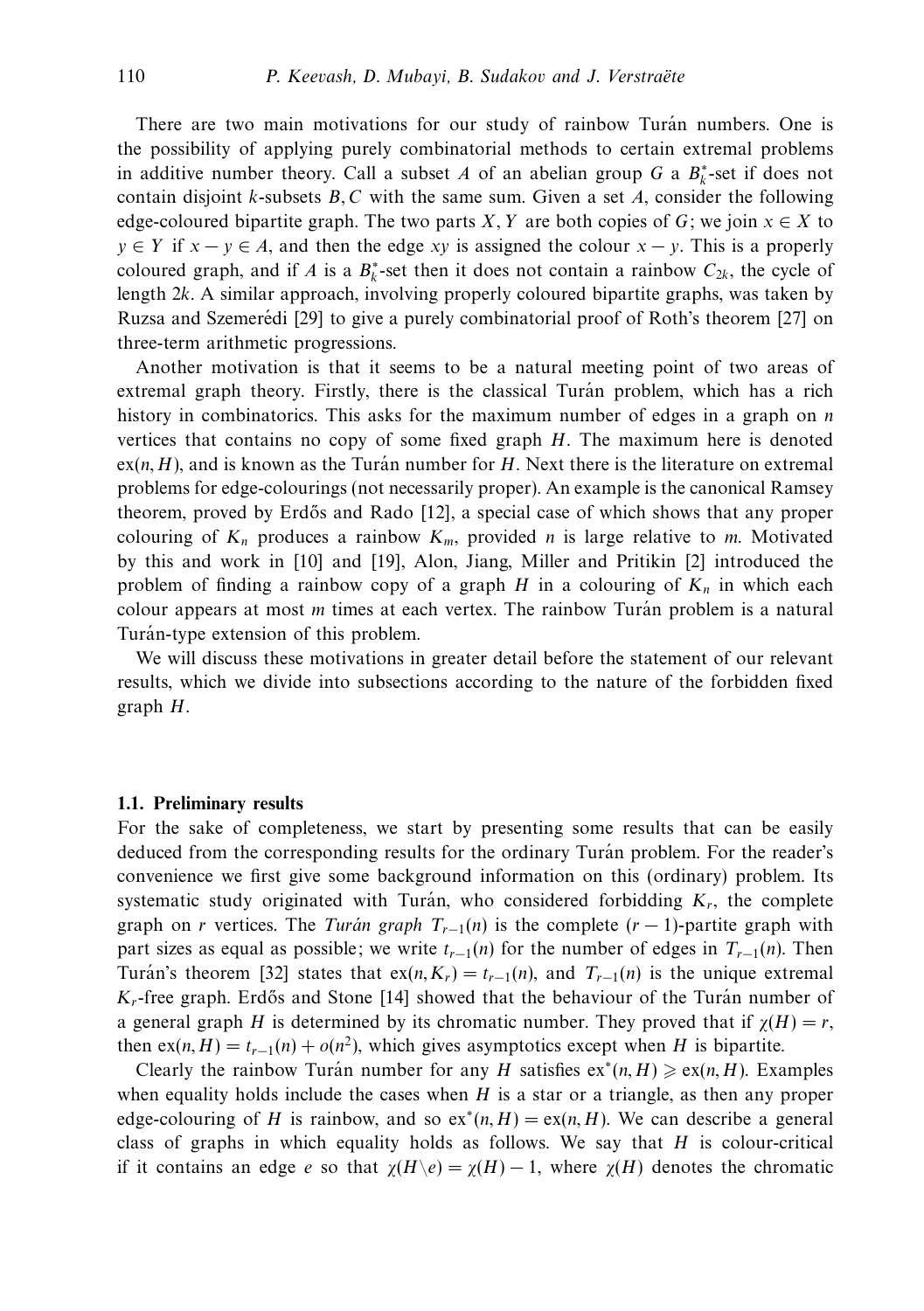number of *H*.<sup>1</sup> If *H* is colour-critical and  $\chi(H) = r$ , then a result of Simonovits [30] shows that  $ex(n, H) = t_{r-1}(n)$  for sufficiently large *n*. Our first result determines  $ex^*(n, H)$ asymptotically for any non-bipartite *H* and exactly for colour-critical graphs, a class that includes, for example, all complete graphs and all cycles of odd length.

**Proposition 1.1.** The rainbow Turán number  $ex^*(n, H)$  satisfies  $ex(n, H) \leqslant ex^*(n, H) \leqslant$  $ex(n, H) + o(n^2)$ . Furthermore, if *H* is colour-critical then  $ex^*(n, H) = ex(n, H)$  for *n* sufficiently large.

The first statement of Proposition 1.1 can be generalized along the lines of [2]: any edge-coloured graph *G* on *n* vertices, with  $ex(n, K_r) + \epsilon n^2$  edges, and  $o(n)$  edges of the same colour at each vertex, contains a rainbow  $K_r$ . To see this, one first observes that *G* contains  $o(n^r)$  non-rainbow copies of  $K_r$ . On the other hand, it follows from an inequality of Moon and Moser [25] that *G* contains  $\Omega(n^r)$  copies of  $K_r$ , and therefore some  $K_r \subset G$  must be rainbow. The following construction shows that the second statement of Proposition 1.1 cannot be extended along these lines, even when *H* is a triangle: take a balanced complete *n* by *n* bipartite graph with parts *A* and *B* and add a matching to *A*. Colour the edges so that edges  $e_1$  and  $e_2$  have the same colour if and only if there is a vertex  $b \in B$  and an edge  $a_1a_2$  in *A* so that  $e_1 = ba_1$  and  $e_2 = ba_2$ . This graph has no rainbow triangles, at most two colours at each vertex, and has  $ex(2n, K_3) + n$  edges.

We will see later that for some bipartite graphs *H* there is a considerable gap between  $ex(n, H)$  and  $ex^*(n, H)$ . In general, even the order of magnitude of Turan numbers for bipartite graphs is not well understood. In the case of complete bipartite graphs, Kővári, Sos and Turán [21] showed ex( $n, K_{s,t}$ ) =  $O(n^{2-1/s})$ , where the implied constant depends only on *s* and *t*. The best-known bound on the constant is due to Füredi [15]. For  $t > (s - 1)!$ there is a lower bound of the same order of magnitude given by a construction of [4] (modifying that of [20]). Generalizing the upper bound for *Ks,t*, Alon, Krivelevich and Sudakov [3] showed ex(*n*, *H*) =  $O(n^{2-1/s})$  whenever *H* is a bipartite graph in which the vertices of one part all have degree at most *s*. We note that one can easily deduce the following rainbow version of this result.

**Proposition 1.2.** Let *H* be a bipartite graph in which the vertices of one part all have degree *at most s. Then*  $ex^{*}(n, H) = O(n^{2-1/s})$ .

It seems difficult to determine whether  $ex<sup>*</sup>(n, K<sub>s,t</sub>)$  ∼ ex( $n, K<sub>s,t</sub>$ ), even in the simplest case  $s = t = 2$ . This leads us to our next topic, the rainbow Turán problem for even cycles.

### **1.2.** Even cycles and  $B_k$ -sets

The case of even cycles is of particular interest, not only in the context of rainbow Turán numbers, but in its relation to the problem of  $B_k$ -sets in combinatorial number theory.

<sup>&</sup>lt;sup>1</sup> Note that our definition is non-standard; often the term means that deleting *any* edge reduces the chromatic number.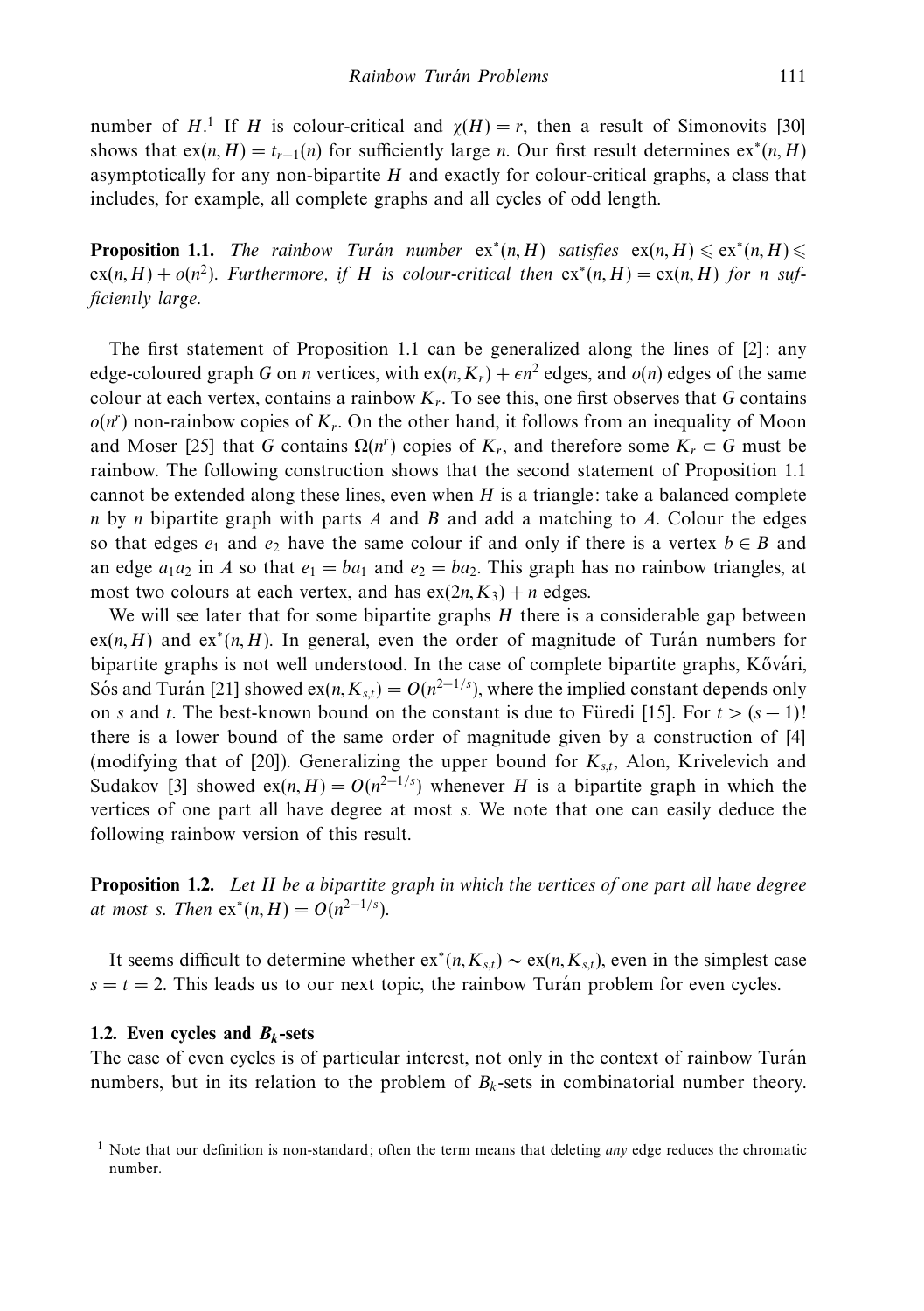Here our lower bound comes from a construction of Bose and Chowla [9], but to get a matching upper bound we need an extra assumption.

**Theorem 1.3.** For all  $k \ge 2$ , there exists an absolute constant  $c > 0$  such that  $ex^*(n, C_{2k}) \ge$ *cn*1+1*/k*. Furthermore, if *G* is a properly edge-coloured graph without any cycles of length less than 2*k* and without any rainbow cycle of length 2*k*, then *G* has  $O(n^{1+1/k})$  edges.

An upper bound  $ex(n, C_{2k}) < c(k)n^{1+1/k}$  was obtained by Bondy and Simonovits [8]. The best-known bound on the constant  $c(k)$  is due to Verstraëte [33]. Based on the evidence of Theorem 1.3 we conjecture that  $ex^*(n, C_{2k})$  has the same order of magnitude.

**Conjecture 1.4.** For all  $k \ge 2$ , ex<sup>\*</sup>(*n*, *C*<sub>2*k*</sub>) = *O*(*n*<sup>1+1/*k*</sup>).

**Remarks.** (1) It is a little surprising that one can find a lower bound  $ex^*(n, C_{2k}) \geq cn^{1+1/k}$ when all the known constructions of  $C_{2k}$ -free graphs have much fewer edges. Lower bounds on ex(*n*,  $C_{2k}$ ) of order  $n^{1+1/k}$  are only known for *k* equal to 2, 3 or 5.

**(2)** Rodl and Tuza [26] proved the existence of graphs of arbitrarily large girth for which ¨ any proper edge-colouring produces a rainbow cycle. They show that random graphs have this property, but it would be interesting to give explicit examples of such graphs. The second part of Theorem 1.3 would provide this if we could prove the existence of certain conjectured constructions of graphs without short (even) cycles. For example, there are constructions of bipartite graphs with no cycles of length at most 10 with Ω(*n*<sup>6</sup>*/*5) edges, and our theorem implies that any proper edge-colouring of such a graph produces a rainbow  $C_{12}$ . The best-known general constructions are given by Lazebnik, Ustimenko and Woldar [22], who construct graphs with no cycle of length less than 2*k* with  $\Omega(n^{1+1/\ell})$ edges, where  $\ell$  is approximately  $3k/2$ .

Although we cannot prove Conjecture 1.4 in general, we prove it in the case  $k = 3$ . (The case  $k = 2$  is covered by Proposition 1.2, which gives the bound  $ex^*(n, K_{2,2}) = O(n^{3/2}).$ 

**Theorem 1.5.** There exist absolute constants  $c_2 \geq c_1 > 1$  such that

 $c_1 \operatorname{ex}(n, C_6) \leq \operatorname{ex}^*(n, C_6) \leq c_2 \operatorname{ex}(n, C_6).$ 

*In particular,*  $ex^*(n, C_6) = \Theta(n^{4/3})$ .

Note that this theorem demonstrates that  $ex^*(n, C_6)$  is *not* asymptotically equal to  $ex(n, C_6)$ , in contrast to the non-bipartite case.

A  $B_k^*$ -set in an abelian group *G* is a set  $A \subset G$  with the property that no pair of disjoint *k*-element subsets of *A* have the same sum. Later we will describe a simple construction, for which applying Theorem 1.5 implies  $|A| = O(|G|^{1/3})$ . This gives the correct order of magnitude for the maximum size of a  $B_3^*$ -set, although the constant that we obtain is weaker than that of previously known bounds. The construction also gives an extra motivation for considering Conjecture 1.4, as it could potentially give a purely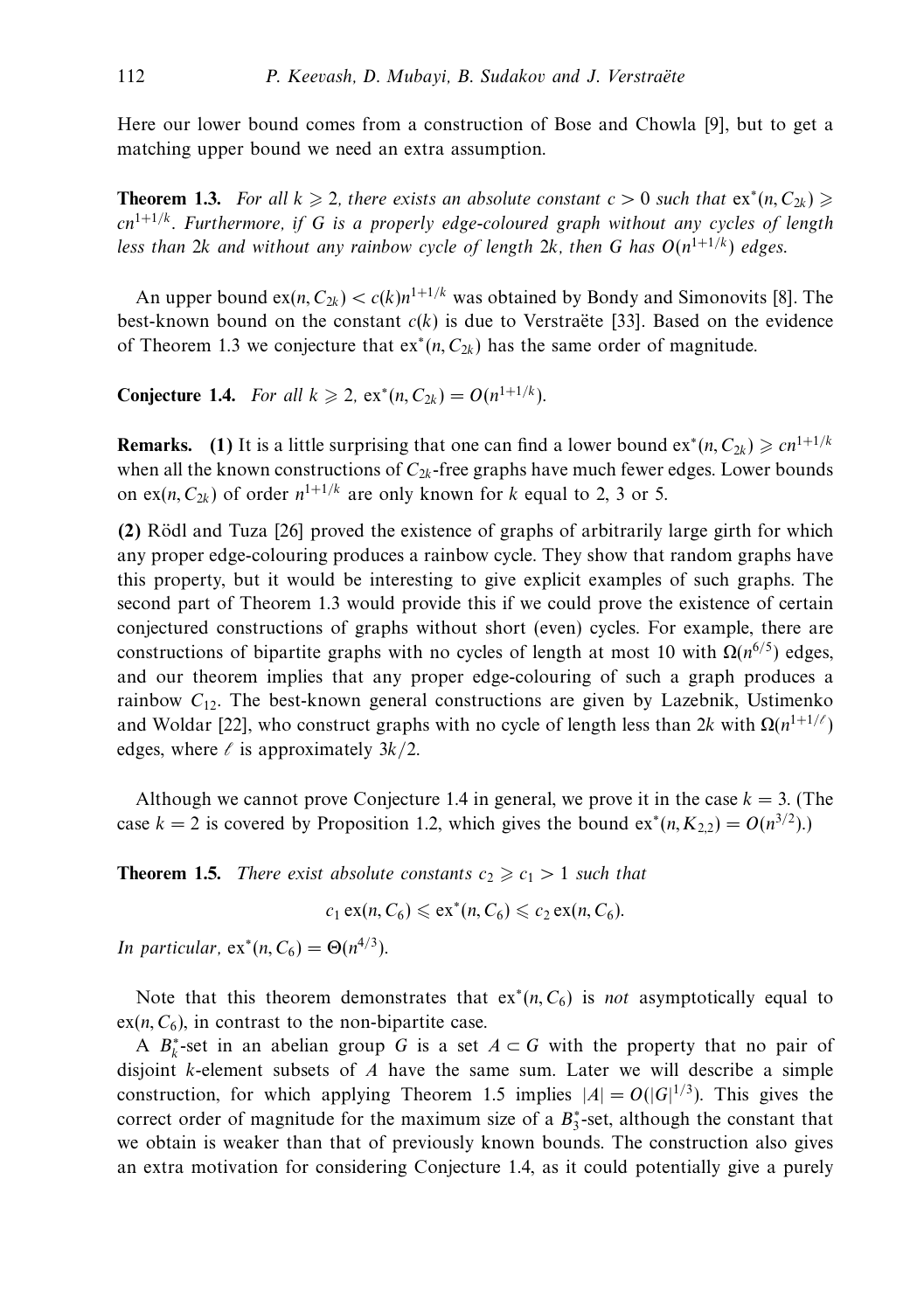combinatorial way to determine the correct order of magnitude for the maximum size of a general  $B_k^*$ -set. We will give a more detailed discussion of this connection in Section 3.

### **1.3. Excluding all cycles**

A graph on *n* vertices without any cycle at all has at most *n* − 1 edges, but how many edges can there be in a properly coloured graph without a rainbow cycle? By contrast with the ordinary Turan problem, we can give a construction with  $\Omega(n \log n)$  edges. On the other hand, we cannot improve the upper bound of  $O(n^{4/3})$  given by Theorem 1.5.

**Proposition 1.6.** For any *m* there is a graph with  $6^m$  vertices and  $6^m \cdot 3m/2$  edges that can be properly coloured with no rainbow cycle.

In fact we can construct graphs with  $\Omega(n \log n)$  edges with no cycle that uses more than half as many colours as edges, so it is natural to relax our problem and ask how many edges are sufficient to find such a cycle. An additional motivation is that it implies a bound for graphs in which each cycle uses all of its colours at least twice; these are non-rainbow in a particularly strong way.

**Theorem 1.7.** Let *G* be a graph on *n* vertices so that for all *k*, any cycle of length 2*k* uses at most *k* different colours. Then the number of edges of *G* satisfies  $e(G) < n \log_2(n+3) - 2n$ . Furthermore, when *n* is a power of 2 then there is an example of such a graph with  $\frac{1}{2}n \log_2 n$ edges.

The rest of this paper is organized as follows. In the next section we prove Propositions 1.1 and 1.2 by reductions to appropriate ordinary Turan problems. Section 3 contains the proofs of the theorems on cycles and  $B_k^*$ -sets. In the last section of the paper we have some concluding remarks and open problems.

### **2. Reductions to Turan problems ´**

In this section we show how, for certain graphs  $H$ , the rainbow Turan problem for a graph *H* can be reduced to the ordinary Turán problem for some larger graph *H'*. We will use this method to prove Propositions 1.1 and 1.2. The reductions are based on a simple greedy algorithm, which we formulate as follows.

**Lemma 2.1.** Suppose *G* is a properly edge-coloured graph and *X* is a subset of its vertices for which the induced graph  $G_X$  is rainbow. If Y is any set of vertices disjoint from X with  $|Y| > (|X| - 2)e(G_X)$  then there is a vertex  $y \in Y$  so that  $X \cup \{y\}$  induces a rainbow subgraph of *G*.

**Proof.** Let C be the set of colours that appear on the edges of  $G_X$ . By assumption  $|C|$  =  $e(G_X)$ . For each *x* ∈ *X* let  $d_X$  denote the degree of *x* in  $G_X$ . There are at most |*C*| vertices *y* such that *xy* has a colour in *C*, so at most  $|C| - d_x$  such vertices in *Y*. Therefore the number of vertices in *Y* that are joined to any vertex in *X* by an edge with a colour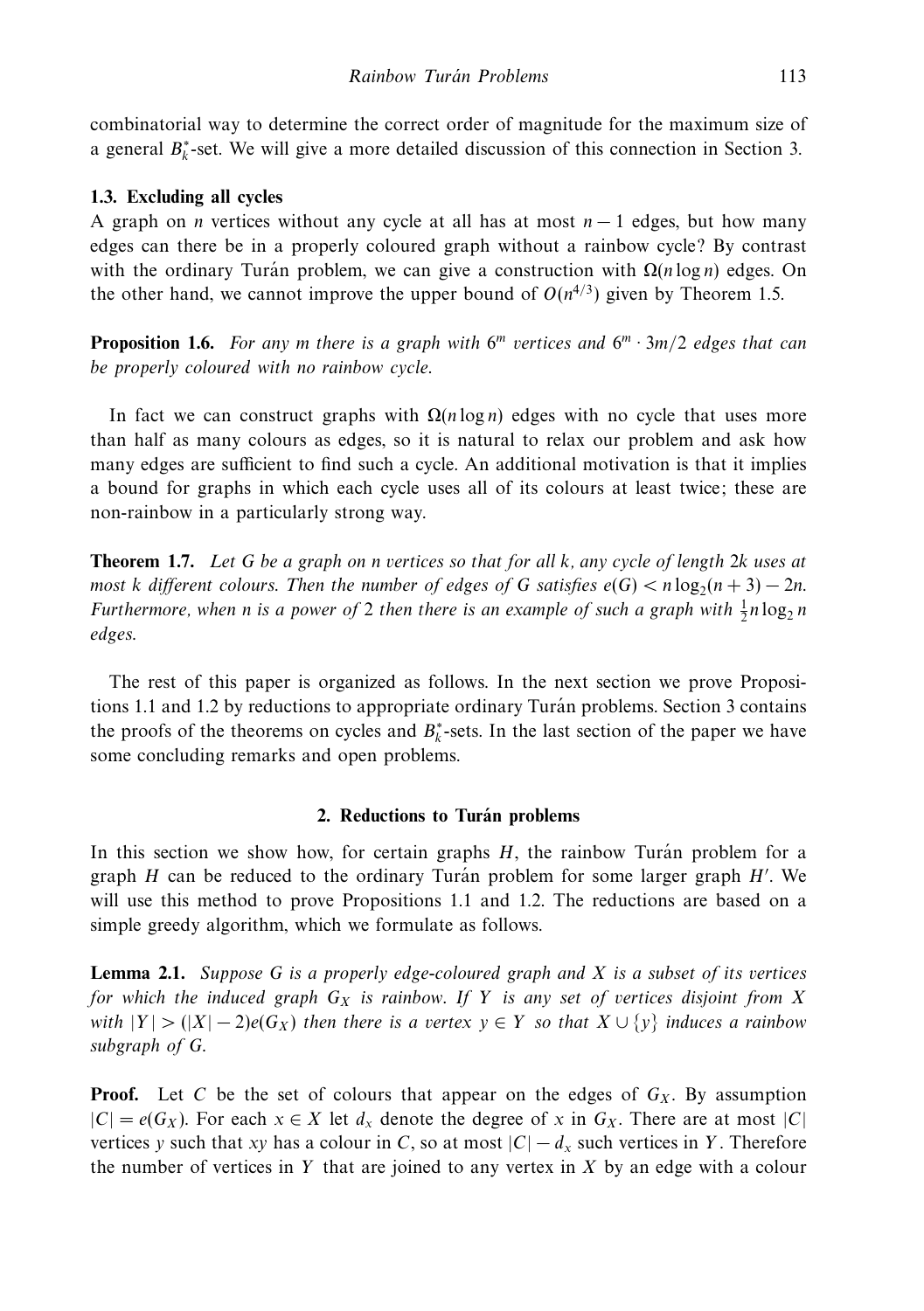in *C* is at most  $\sum_{x \in X} (|C| - d_x) = |X||C| - 2e(G_X) = (|X| - 2)e(G_X)$ . Since |*Y* | is larger than this we can choose  $y \in Y$  so that no colour in C appears on the edges from y to *X*. Since *G* is properly edge-coloured, these edges all have different colours, so  $X \cup \{v\}$ induces a rainbow subgraph.  $\Box$ 

From this we deduce the following lemma, which provides the reduction for Proposition 1.1. First we need some notation. We write  $K_r(t)$  for the complete *r*-partite graph with *t* vertices in each class, and  $K_r(t)^+$  for the graph obtained from  $K_r(t)$  by adding an edge to one of the classes.

### **Lemma 2.2.**

(1) Any proper colouring of  $K_r(r^3t^3)$  contains a rainbow  $K_r(t)$  and (2) any proper colouring of  $K_r(r^3t^3)^+$  contains a rainbow  $K_r(t)^+$ .

**Proof.** It suffices to prove the second statement. For then, given any properly coloured  $K_r(r^3t^3)$ , we can add an edge inside a class with some new colour and find a rainbow  $K_r(t)^+$ . This must use the added edge, which we delete to get a rainbow  $K_r(t)$  in the original graph. Consider then a properly coloured  $K_r(r^3t^3)^+$  with parts  $X_1, \ldots, X_r$  in which the extra edge joins *a* and *b* in  $X_1$ . We need to find  $Y_1, \ldots, Y_r$  spanning a rainbow subgraph, where  $Y_i \subset X_i$  has size t for each i and  $\{a, b\} \subset Y_1$ . This can be achieved by selecting each  $Y_i$  in turn by the greedy algorithm, starting with  $Y_1$  which can be any *t* vertices of  $X_1$ including *a* and *b*. At any stage we have selected at most *tr* vertices and they span at most  $t^2\binom{r}{2}$  edges. We need to choose the next vertex to belong to some  $X_i$  and not be one of the previously chosen vertices, so that the subgraph spanned is again rainbow. This is possible by Lemma 2.1 as  $|X_i| = r^3 t^3 > tr + (tr - 2)t^2 {r \choose 2}$ .  $\Box$ 

**Proof of Proposition 1.1.** Suppose *H* is a graph on *t* vertices with chromatic number *r*. Then *H* is a subgraph of  $K_r(t)$ . By the Erdős–Stone theorem [14], any graph *G* on *n* vertices with  $ex(n, K_r) + o(n^2)$  edges will contain a copy of  $K_r(r^3t^3)$ . Then a proper colouring of *G* will yield a rainbow  $K_r(t)$  by Lemma 2.2, which contains a rainbow *H*. Therefore  $ex^*(n, H) < ex(n, K_r) + o(n^2) = ex(n, H) + o(n^2)$ .

Now suppose, in addition, that *H* is colour-critical. Then, *H* is a subgraph of  $K_{r-1}(t)^+$ . Note that  $K_{r-1}((r-1)^3t^3)^+$  is colour-critical. Then, by the result of Simonovits mentioned earlier, any graph *G* on *n* vertices with more than  $ex(n, K_r)$  edges will contain a copy of  $K_{r-1}((r-1)^3t^3)^+$ , for *n* sufficiently large. A proper colouring of *G* will yield a rainbow  $K_{r-1}(t)^+$  by Lemma 2.2, which contains a rainbow *H*. Therefore  $ex^*(n, H) = ex(n, H)$  $\Box$  $ex(n, K_r)$ .

**Example.** We remark that  $ex^{*}(n, H)$  is not equal to  $ex(n, H)$  for a general non-bipartite graph. Consider, for example, a graph *H* that consists of *t* triangles that all share exactly one common vertex (a '*t*-fan'). Erd˝os, Furedi, Gould and Gunderson [11] showed that ¨  $ex(n, H)$  is equal to  $\lfloor n^2/4 \rfloor + t^2 - t$  for *t* odd and  $\lfloor n^2/4 \rfloor + t^2 - 3t/2$  for *t* even, when  $n \ge 50t^2$ . On the other hand, we have  $ex^*(n, H) \ge [n^2/4] + (t-1)[n/2]$ , as shown by the following construction. Start with any proper colouring of the Turán graph  $T_2(n)$ .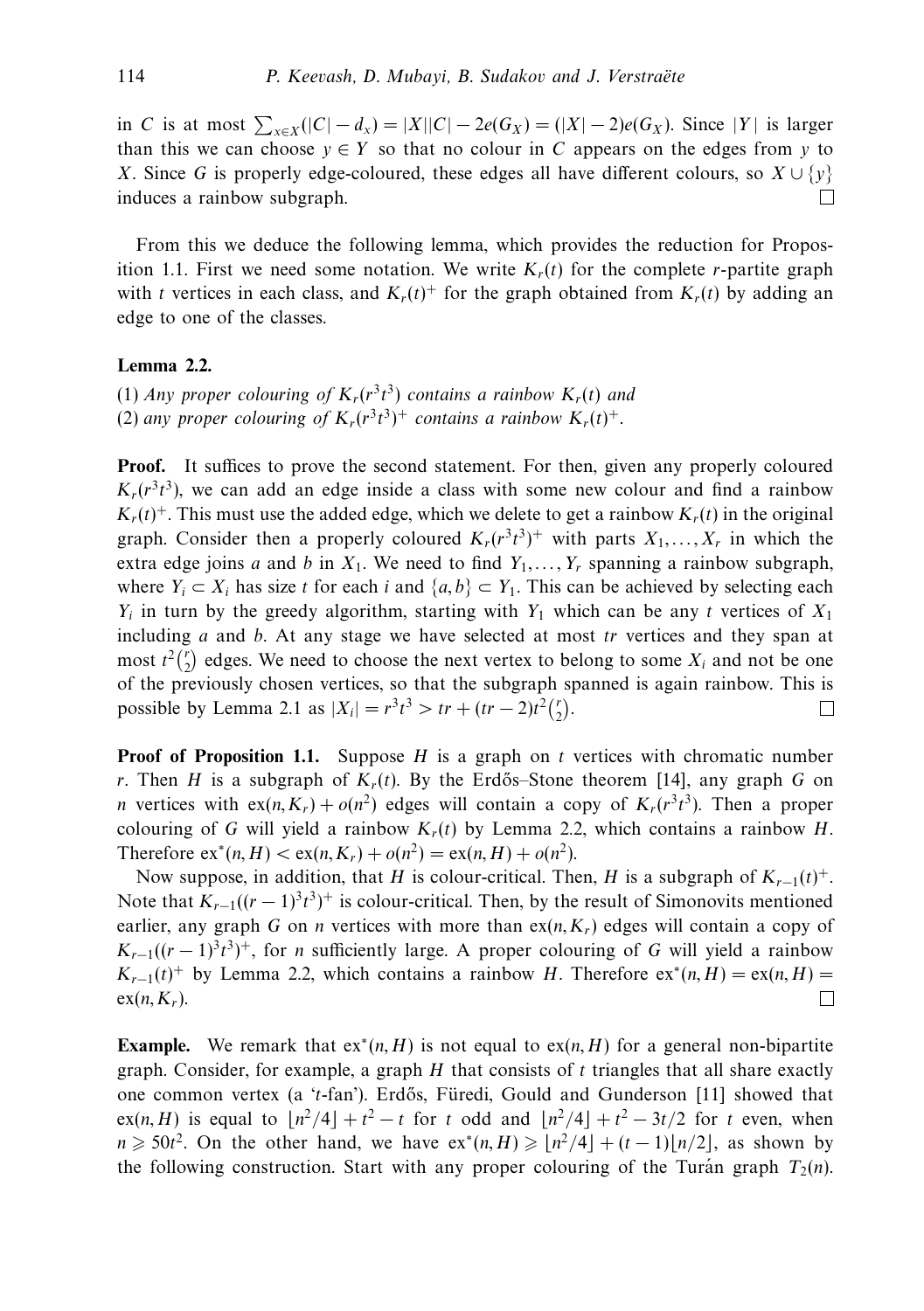Now add *t* − 1 new matchings to the graph, each with its own new colour. Any rainbow subgraph of this construction uses at most  $t - 1$  edges that did not come from the Turán graph. On the other hand it is impossible to obtain a bipartite graph by deleting  $t - 1$ edges from a *t*-fan, so the construction does not have a rainbow *t*-fan. Therefore for any constant *C* there is a non-bipartite graph *H* with  $ex^*(n, H) - ex(n, H) > Cn$  for large *n*.

Next we prove Proposition 1.2, which states that if  $H = (X, Y)$  is any bipartite graph in which the vertices of *X* all have degree at most *s*, then  $ex^*(n, H) = O(n^{2-1/s})$ . Given a graph *G*, call a subset *A* of vertices (*s, b*)-common if every *s* vertices in *A* have at least *b* common neighbours. We use the following consequence of Lemma 2.1 of Alon, Krivelevich and Sudakov  $[3]$ : for any  $a, b, s$  there is a constant  $c$  such that any graph on *n* vertices with at least  $cn^{2-1/s}$  edges contains an  $(s, b)$ -common set of size *a*. When *H* has *h* vertices we choose  $a = h$  and  $b = h^3$ .

**Proof of Proposition 1.2.** Let  $H = (X, Y)$  and  $h, c$  be as defined in the previous paragraph. Suppose *G* is a properly coloured graph on *n* vertices with at least  $cn^{2-1/s}$  edges. By definition there is an  $(s, h^3)$ -common set *A* of size *h*. Choose any set *Y'* of |*Y*| vertices in *A* to represent the part *Y* of *H*. We select vertices of *G* to represent *X* by a greedy algorithm. Suppose we have come to some *x* in *X*. Let  $Y_x \subset Y$  be its neighbours in *H* and let  $Y'_x$  be their representatives in Y'. We have already chosen fewer than *h* vertices, so there are fewer than  $\binom{h}{2}$  forbidden colours, and so fewer than  $h\binom{h}{2} < h^3$  vertices that cannot be used as a representative for *x*. By definition  $|Y_x| \le s$ , so there are at least  $h^3$ common neighbours of  $Y'_x$  in G. We can choose any of these that is not forbidden as a representative of *x*.  $\Box$ 

There are certain complete bipartite graphs for which the Turán numbers are known asymptotically, not just to order of magnitude. Furedi showed in [15] that  $ex(n, K_{3,3}) =$  $(1 + o(1))\frac{1}{2}n^{5/3}$  and in [16] that  $ex(n, K_{2,t}) = (1 + o(1))\frac{1}{2}$  $\sqrt{t-1} n^{3/2}$ . In the following lemma we analyse our greedy procedure more carefully to get the best constants achievable by our reduction method.

**Lemma 2.3.** Suppose  $s, t > 1$  and  $t' > (s(s - 1) + 1)(t - 1)$ . Then any proper colouring of  $K_{s,t'}$  contains a rainbow  $K_{s,t}$ .

**Proof.** Let  $K_{s,t}$  be properly coloured, and denote the parts by A, B where  $|A| = s$ ,  $|B| = t'$ . Suppose we have chosen  $v_1, \ldots, v_p$  in *B* so that  $A \cup \{v_1, \ldots, v_p\}$  spans a rainbow subgraph *H*, for some  $p < t$ . Let *C* be the colours appearing on edges of *H*, so that  $|C| = ps$ . For each *a* in *A* there are at most  $p(s-1)$  vertices *b* in  $B \setminus \{v_1, \ldots, v_p\}$  for which *ab* has a colour in *C*. Then there are at most  $p + |A| \cdot p(s-1) = p(1 + s(s-1)) < t'$  unavailable vertices in *B*, so we can choose  $v_{n+1}$ . П

**Remark.** We can give a construction that shows that the bound for t' in Lemma 2.3 cannot be improved in general, which suggests that an improvement in the constant for ex<sup>∗</sup>(*n, K<sub>s,t</sub>*) will not come from a reduction to an ordinary Turán problem. It is based on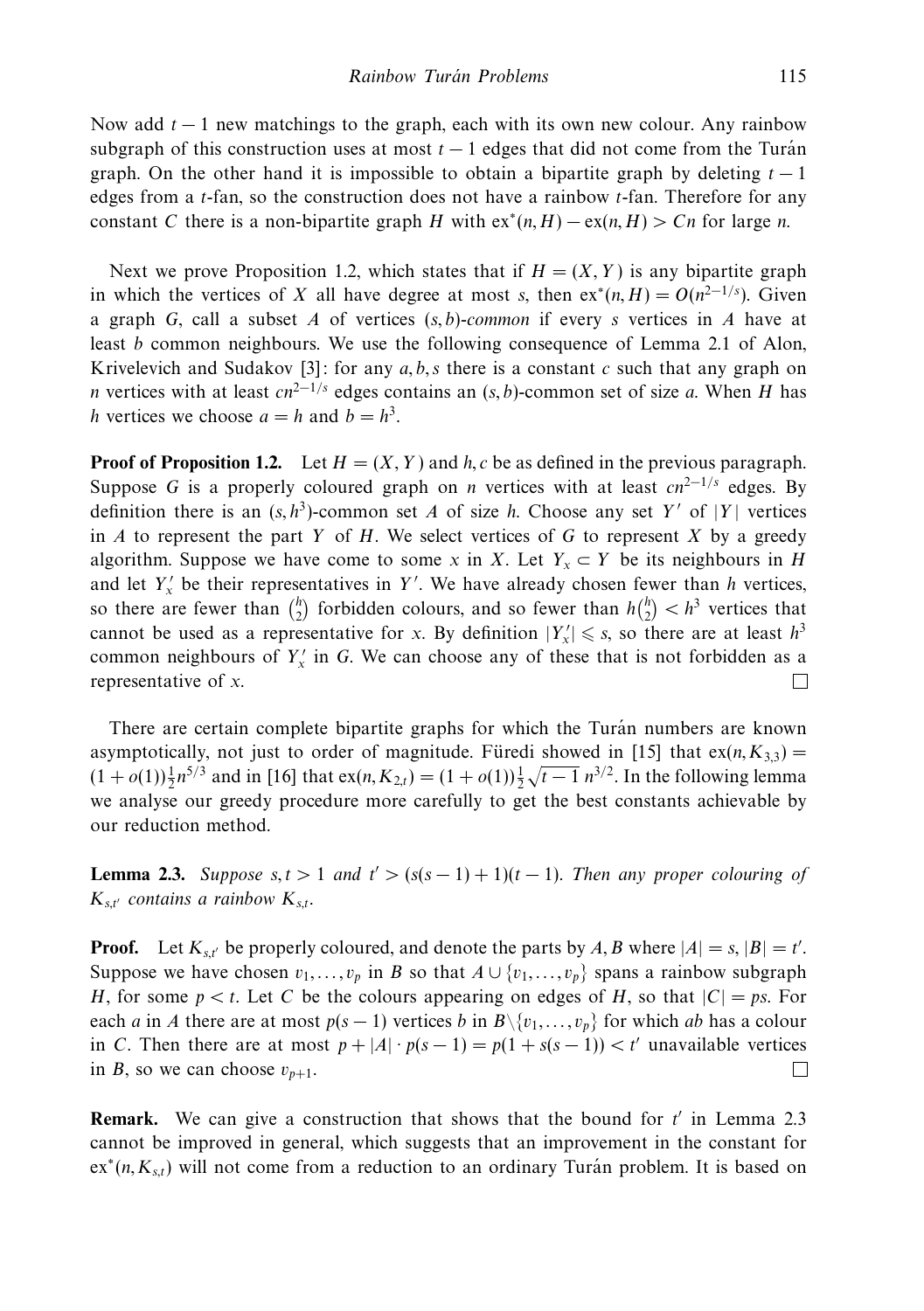the well-known result of Singer [31] that when *q* is a prime power there is a  $(v, q + 1, 1)$ difference set *D* in  $\mathbb{Z}/v\mathbb{Z}$ , where  $v = q^2 + q + 1$ . (For definitions and a proof see [23, Chapter 27].) Our construction is to take a complete bipartite graph with parts *D* and  $\mathbb{Z}/v\mathbb{Z} \times \{1,\ldots,t-1\}$ , where for  $d \in D$ ,  $x \in \mathbb{Z}/v\mathbb{Z}$  and  $1 \leq i \leq t-1$  we colour the edge joining *d* to  $(x, i)$  with the pair  $(d + x, i)$ . We leave the interested reader to verify that when  $s = q + 1$  we have a proper colouring of  $K_{s,(s(s-1)+1)(t-1)}$  with no rainbow  $K_{s,t}$ .

It follows from this lemma, and the result of Füredi previously mentioned, that  $\text{ex}^*(n, K_{2,t}) < (1 + o(1))\frac{1}{2}\sqrt{3(t-1)}n^{3/2}$ . It is natural to ask whether this constant may be improved. For instance, in the simplest case of quadrilaterals  $(C_4 = K_{2,2})$  we only know that the inferior and superior limits of ex<sup>∗</sup>(*n*, *C*<sub>4</sub>)/*n*<sup>3/2</sup> lie between 1/2 and  $\sqrt{3}/2$ .

**Problem 2.4.** Determine the asymptotic behaviour of  $ex^*(n, C_4)$ : that is, prove that the limit

$$
\lim_{n\to\infty}\frac{\mathrm{ex}^*(n, C_4)}{n^{3/2}}
$$

exists and determine its value.

**Example.** For bipartite graphs *H*, it is not necessarily the case that  $ex^*(n, H)$  is asymptotically equal to  $ex(n, H)$ . The path with *t* edges  $P_t$  is a counterexample whenever *t* is of the form  $2^k - 1$  for an integer  $k \ge 2$ . It is well known and easy to show that  $ex(n, P_t) \leq (t-1)n/2$ . (Equality can hold for a graph that is a disjoint union of copies of *Kt*.) On the other hand, Maamoun and Meyniel [24] give an example of a proper colouring of  $K_{2k}$  containing no rainbow path with  $2^k - 1$  edges. (The vertices are identified with the vectors  $\mathbb{F}_2^k$  and an edge is coloured by the difference of its vertices.) Taking a disjoint union of such  $K_{2^k}$ s we obtain ex<sup>\*</sup>(*n*,  $P_{2^k-1}$ ) ≥  $\binom{2^k}{2} \lfloor n/2^k \rfloor = (1 + o(1)) \frac{2^k-1}{2^k-2}$  ex(*n*,  $P_{2^k-1}$ ).

In general, it seems an interesting problem to determine the asymptotics of  $ex^*(n, P_t)$ . We remark that it is not hard to show that for the simplest case  $P_3$  the above construction is essentially tight, in that  $ex^*(n, P_3) \leq 3n/2$ . (The key observation is that if *G* has no rainbow  $P_3$  and  $d(x) \ge 4$  then there are no edges incident to the neighbours of *x* other than those incident to *x*.) A natural conjecture is that the optimal construction should be a disjoint union of cliques of size  $c(t)$ , where  $c(t)$  is chosen as large as possible so that the cliques can be properly coloured with no rainbow  $P_t$ . It is not hard to see that  $t \leq c(t) \leq 2(t-1)$ , where the upper bound is our usual greedy argument. Even the problem of determining *c*(*t*) exactly may be difficult.

**Problem 2.5.** Determine the asymptotic behaviour of  $ex^*(n, P_t)$ .

### **3. Even cycles and** *B***<sup>∗</sup>** *<sup>k</sup>***-sets**

For a subset *A* of an abelian group *G*, we define the coloured bipartite Cayley graph as follows. The two parts *X*, *Y* are both copies of *G*, we join  $x \in X$  to  $y \in Y$  if  $y - x \in A$ , and then the edge *xy* is assigned the colour  $y - x$ . Note that this is a properly coloured graph.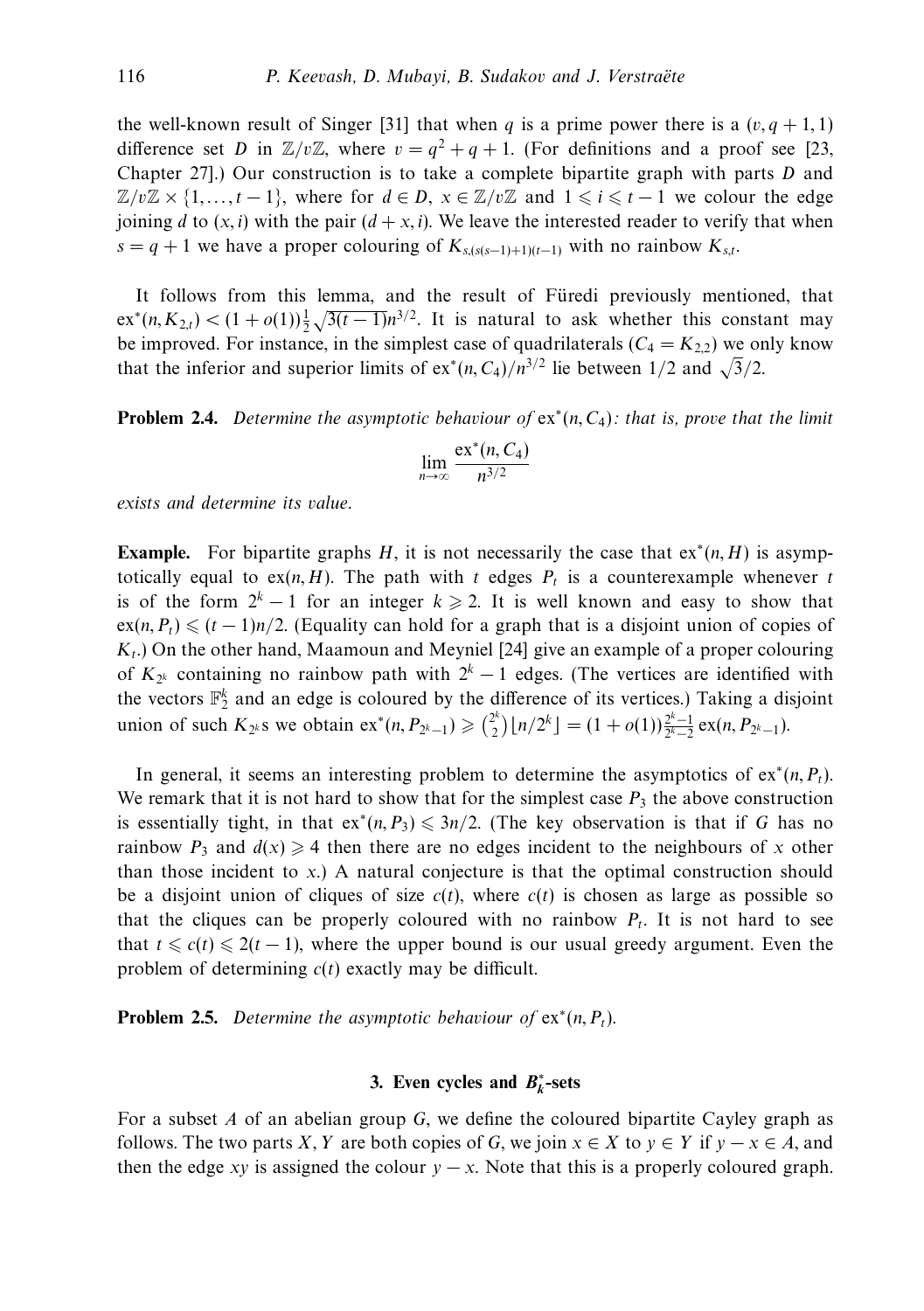Suppose that  $x_1y_1 \cdots x_ky_k$  is a rainbow cycle of length 2*k*. Let  $B = \{y_1 - x_1, \ldots, y_k - x_k\}$ and  $C = \{y_1 - x_2, \ldots, y_{k-1} - x_k, y_k - x_1\}$ . Then *B*, *C* are disjoint *k*-subsets of *A* with the same sum. We say *A* is a  $B_k^*$ -set if no such subsets exist. Thus a bound on the number of edges in a graph with no rainbow  $C_{2k}$  gives a bound on the size of a  $B_k^*$ -set.

A related and more commonly studied condition is the following. We call  $A$  a  $B_k$ -set if any element  $g \in G$  has at most one representation of the form  $g = a_1 + \cdots + a_k$  with  $a_i \in A$  for  $1 \leq i \leq k$ , where we do not count permutations of the summands as being a different representation. There are  $\binom{|A|+k-1}{k}$  different representations, so if  $|G| = n$  we have  $|A| < (k!n)^{1/k}$ . When  $G = \mathbb{Z}/n\mathbb{Z}$  Bose and Chowla [9] constructed  $B_k$  sets of size  $(1 + o(1))n^{1/k}$ , showing that  $n^{1/k}$  is the correct order of magnitude. Note that a  $B_k$ -set is, in particular, a  $B_k^*$ -set, so there are  $B_k^*$ -sets in  $\mathbb{Z}/n\mathbb{Z}$  of size  $(1 + o(1))n^{1/k}$ . An upper bound of the same order of magnitude was obtained by Ruzsa [28], who showed that a  $B_k^*$ -set in the integers  $\{1,\ldots,n\}$  has at most  $(1 + o(1))k^{2-1/k}n^{1/k}$  elements. One of the outstanding problems in combinatorial number theory is to close the gap between the upper and lower bounds for such sets.

### **3.1. Rainbow Turán for even cycles**

In this subsection we prove Theorem 1.3, which concerns the rainbow Turán number  $ex^*(n, C_{2k})$ . The lower bound  $(1 + o(1))(n/2)^{1+1/k}$  follows from the bipartite Cayley graph construction described above, applied to a Bose–Chowla  $B_k$ -set in  $\mathbb{Z}/n\mathbb{Z}$ . Now we will show a corresponding upper bound under the additional assumption of there being no strictly shorter cycles in the underlying graph.

**Proof of Theorem 1.3.** Let *G* be a graph on *n* vertices with no cycle of length less than 2*k*. Suppose *G* has a proper colouring with no rainbow  $C_{2k}$ . Let  $d = 2e(G)/n$  be the average degree. We will show that  $d < 2(k^2n)^{1/k} + 4k$  for large *n*. Note that we can assume that G has minimum degree at least *d/*2, as deleting a vertex of degree less than *d/*2 does not decrease the average degree. We start by showing that the number of rainbow paths of length *k* satisfies

$$
R_k \geqslant 2^{-k+1} n d(d-1) \prod_{i=1}^{k-2} (d-4i).
$$
 (3.1)

This follows by induction on *k*. First of all, by Cauchy–Schwarz there are at least  $n\binom{d}{2}$ (rainbow) paths of length 2. For  $t \geq 2$  each rainbow path of length  $t + 1$  contains 2 rainbow paths of length *t*. Also, given a rainbow path of length *t*, each of its endpoints is incident to at least  $d/2$  edges, of which at most  $t-1$  have endpoints on the path and at most  $t-1$ others have a colour that appears on the path, so it can be extended to a rainbow path of length  $t + 1$  in at least  $2(d/2 - 2(t-1))$  ways. Therefore  $R_{t+1} \geq (d/2 - 2(t-1))R_t$ , which proves the claim.

Given a pair of vertices *a, b*, let *pab* denote the number of rainbow paths of length *k* with endpoints *a* and *b*. Since *G* has girth at least 2*k* any two such paths  $ax_1 \cdots x_{k-1}b$  and  $ax'_1 \cdots x'_{k-1}b$  are internally disjoint, *i.e.*,  $ax_1 \cdots x_{k-1}bx'_{k-1} \cdots x'_1$  is a 2*k*-cycle. By assumption, there are two edges of the same colour on this cycle. Say that a path  $y_1 \cdots y_t$  is special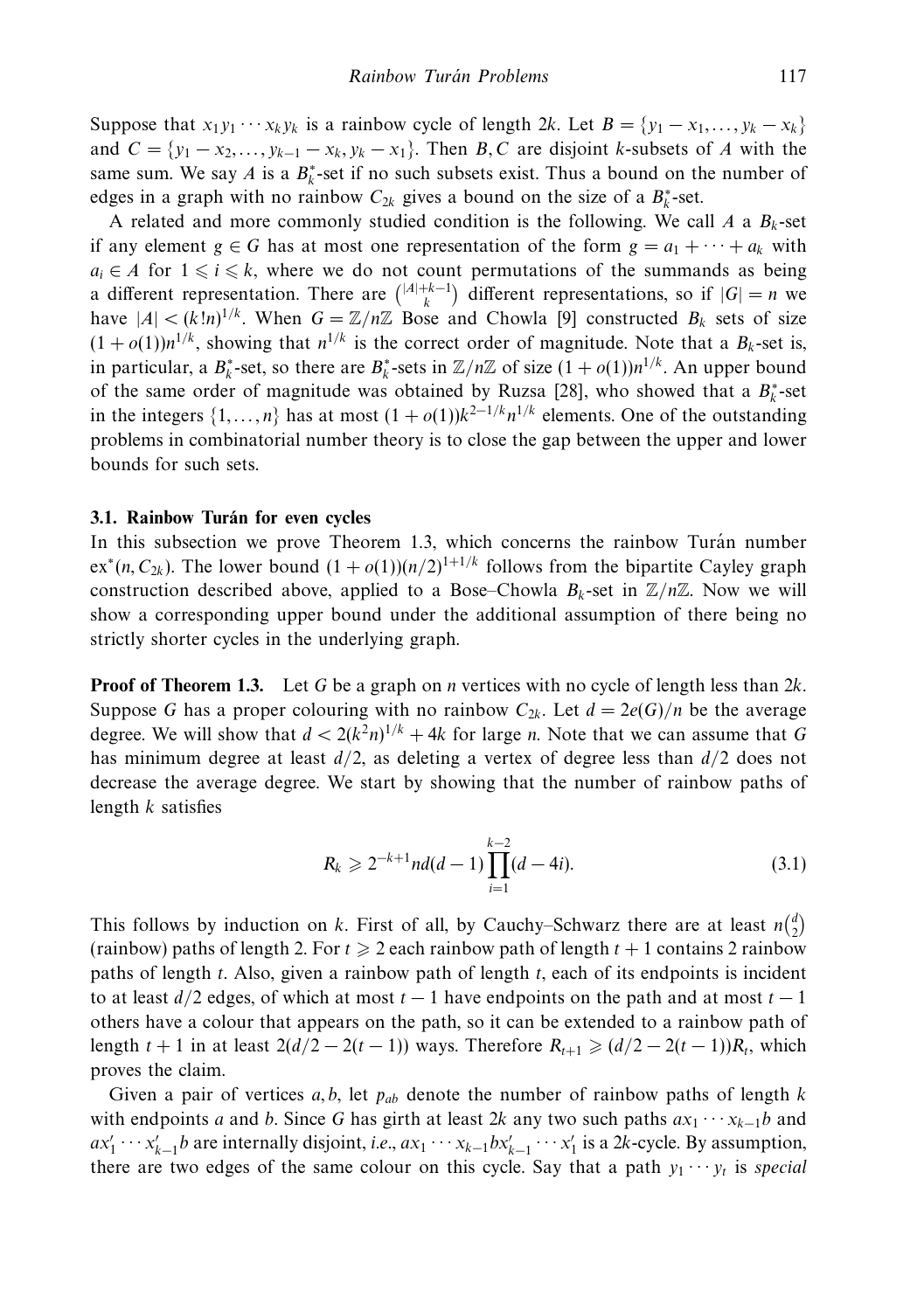if there is some  $i > 1$  such that  $y_1 y_2$  and  $y_i y_{i+1}$  have the same colour, and no other pair of edges have the same colour. We claim that the cycle  $ax_1 \cdots x_{k-1} bx'_{k-1} \cdots x'_1$  contains a special path of length  $k + 1$ .

To see this, we start with the shortest path that contains two edges with the same colour. One of each must appear on the two rainbow paths joining *a* and *b*, so suppose the path is  $x_i \cdots x_1 a x_1' \cdots x_j'$  for some *i, j.* Here  $x_{i-1} x_i$  and  $x_{j-1}' x_j'$  have the same colour (using the shorthand  $x_0 = x'_0 = a$ ) and no other pair of edges have the same colour. The length of the path is  $i + j$ . Note that  $x_{i-1}x_i$  and  $x'_{j-1}x'_j$  belong to the path  $x_{i-1} \cdots x_{k-1} bx'_{k-1} \cdots x'_{j-1}$ of length  $2(k + 1) - (i + j)$ , and as we chose the shortest path it has length  $i + j \leq k + 1$ . Now consider the path  $x_t \cdots x_1 a x'_1 \cdots x'_{k+1-t}$  where  $t \ge 1$  is chosen as small as possible so that the colour of  $x_{t-1}x_t$  is repeated on the path. This path exists by the preceding discussion, and there are no other repetitions of colours, as this would contradict the minimality of *t*. Therefore we have found a special path of length  $k + 1$ .

Note that each special path of length  $k+1$  contains a rainbow path of length  $k$ (obtained by deleting the end-edge whose colour is repeated) and each rainbow path of length *k* can be extended to at most  $2(k - 1)$  special paths of length  $k + 1$ . This shows that there are at most  $2(k-1)R_k$  special paths of length  $k+1$ . Also, since G has girth at least 2*k* there is at most one path of length  $k - 1$  between any two points, so each special path comes from at most one  $C_{2k}$ . Each such  $C_{2k}$  can be written as the union of two rainbow paths of length *k* in at most *k* ways. We conclude that

$$
\frac{1}{k}\sum_{a,b}\binom{p_{ab}}{2}\leqslant 2(k-1)R_k=2(k-1)\sum_{a,b}p_{ab}.
$$

This can be rewritten as  $\sum_{a,b} p_{a,b}^2 \leq (4k(k-1)+1) \sum_{a,b} p_{ab}$ . By the Cauchy–Schwarz inequality

$$
\sum_{a,b} p_{ab}^2 \geqslant {n \choose 2}^{-1} \left(\sum_{a,b} p_{ab}\right)^2
$$

and so we see that  $\sum_{a,b} p_{ab} \leq (4k(k-1)+1)\binom{n}{2}$ . Now by equation (3.1) we have

$$
2^{-k+1}nd(d-1)\prod_{i=1}^{k-2}(d-4i) \leq R_k = \sum_{a,b} p_{ab} \leq (4k(k-1)+1){\binom{n}{2}},
$$

 $\Box$ 

which implies  $d < 2(k^2n)^{1/k} + 4k$ .

### **3.2. Rainbow Turán for**  $C_6$

In this subsection we discuss the rainbow Turan problem for the six-cycle (or hexagon). For the ordinary Turán problem the best-known bounds are due to Füredi, Naor and Verstraëte [17]. They show that  $(1 + o(1))\alpha n^{4/3} \le \alpha n(n, C_6) \le (1 + o(1))\beta n^{4/3}$ , where  $\alpha =$ 3( $\sqrt{5} - 2$ )( $\sqrt{5} - 1$ )<sup>-4/3</sup> ~ 0.534 and *β* ~ 0.627 is the real root of  $16\beta^3 - 4\beta^2 + \beta - 3 = 0$ . We will prove Theorem 1.5, which states that there are constants  $c_2 \ge c_1 > 1$  such that  $c_1$  ex(*n*,  $C_6$ )  $\le$  ex<sup>\*</sup>(*n*,  $C_6$ )  $\le$   $c_2$  ex(*n*,  $C_6$ ). We will not attempt to optimize these constants. First we need a lemma.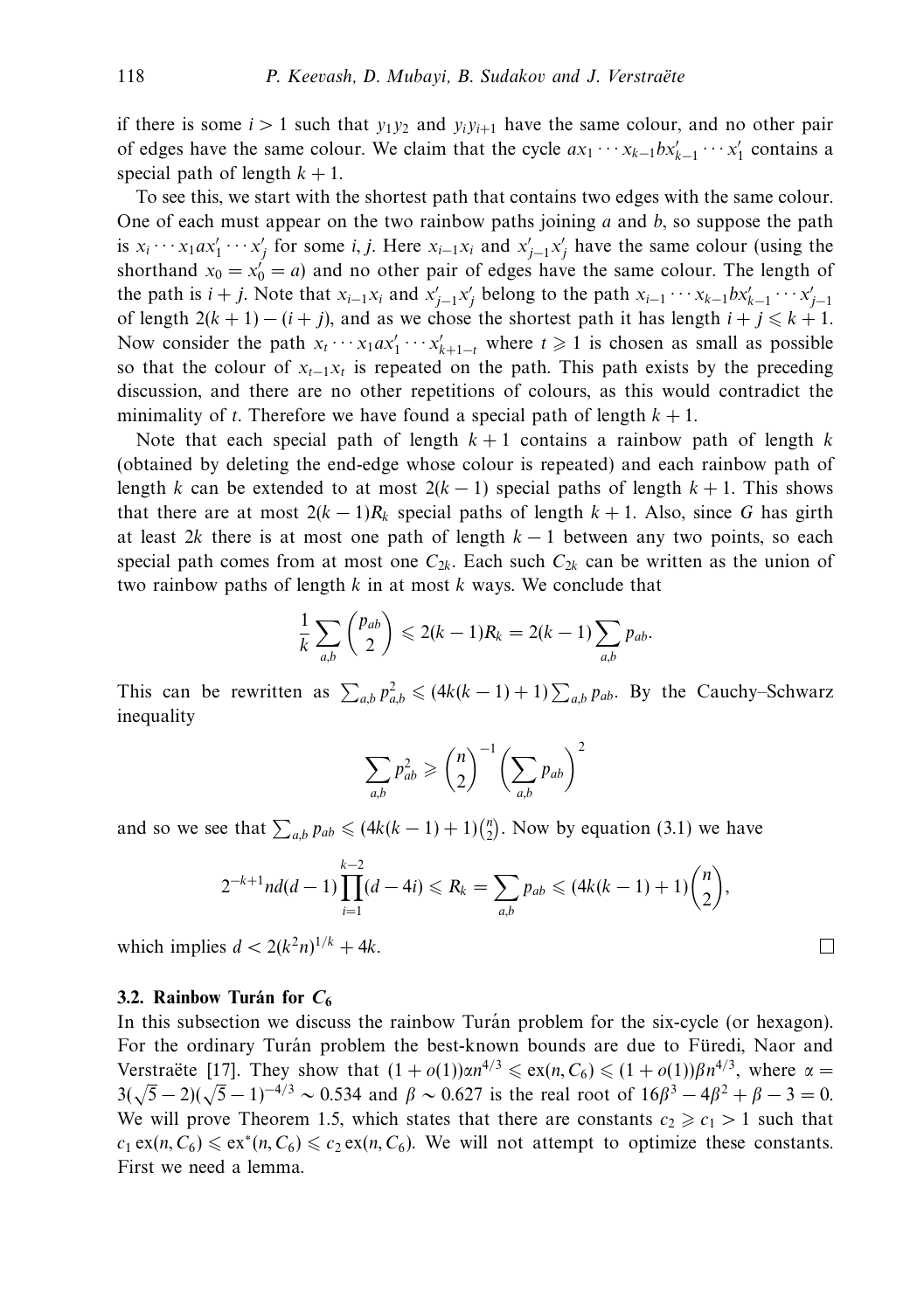**Lemma 3.1.** Let G be a bipartite graph on *n* vertices with average degree  $d = 2e(G)/n$ . Suppose *G* does not contain  $K_{2,t}$  and has a proper edge-colouring with no rainbow  $C_6$ . Then  $d < ((11t - 12)n)^{1/3} + 4.$ 

**Proof of Lemma 3.1.** We can assume that *G* has minimum degree at least  $d/2$ , as deleting a vertex of degree less than *d/*2 does not decrease the average degree. As in the proof of Theorem 1.3 we see that the number of rainbow paths of length 3 satisfies

$$
R_3 \geqslant \frac{1}{4}nd(d-1)(d-4). \tag{3.2}
$$

Given a pair of vertices *a, b* we write *pab* for the number of rainbow paths of length 3 that have endpoints *a* and *b*. We claim that there are at least  $\binom{p_{ab}}{2} - (5t - 6)p_{ab}$  pairs of such paths  $(axyb, ax'y'b)$  for which  $axyby'x'$  is a 6-cycle and  $x'y'$  has the same colour as *xy*. To see this, fix any rainbow path  $axyb$ . Since G does not contain  $K_{2,t}$  there are at most  $t-2$ other paths of the form  $axy'b$  and at most  $t - 2$  other paths of the form  $ax'yb$ . This shows that there are at most  $(t-2)p_{ab}$  (unordered) pairs  $(axyb, ax'y'b)$  for which  $axyby'x'$  does not form a 6-cycle. Now consider *ax y b* for which *axyby x* is a 6-cycle. By assumption this is not rainbow so there are two edges with the same colour. There are at most 2 vertices  $x' \neq x$  such that *ax'* has a colour from the path *axyb*, so at most 2(*t* − 1) paths *ax'y'b* where  $ax'$  has a colour from the path  $axyb$ . Similarly there are at most  $2(t-1)$  paths  $ax'y'b$  where *y'b* has a colour from the path  $axyb$ . Therefore there are at most  $4(t-1)p_{ab}$ pairs  $(axyb, ax'y'b)$  such that  $axyby'x'$  is a 6-cycle and one of  $ax, yb$  has a colour from  $ax'y'b$  or one of  $ax', y'b$  has a colour from  $axyb$ . Since there is no rainbow  $C_6$ , for any 6-cycle  $axyby'x'$  not covered by the above exceptions the edges  $xy$  and  $x'y'$  have the same colour. It follows that there are at least  $\binom{p_{ab}}{2} - (t-2)p_{ab} - 4(t-1)p_{ab} = \binom{p_{ab}}{2} - (5t-6)p_{ab}$ pairs  $(axyb, ax'y'b)$  for which  $axyby'x'$  is a 6-cycle and  $x'y'$  has the same colour as *xy*.

Call a path special if its first and last edges have the same colour and no other pair of edges have the same colour. (Note that this is slightly different to the definition used in the proof of Theorem 1.3.) A special path of length *k* contains 2 rainbow paths of length  $k - 1$ , and each rainbow path of length  $k - 1$  is contained in at most 2 special paths of length *k*, so the number of rainbow paths of length *k* − 1 is an upper bound on the number of special paths of length *k*. To each pair  $(axyb, ax'y'b)$  for which  $axyby'x'$ is a 6-cycle and *x y* has the same colour as *xy* we can associate the two special paths of length four *xyby x* and *yxax y* . Also, each special path of length four belongs to at most  $t-1$  6-cycles (as there is no  $K_{2,t}$ ), and it is counted by exactly one partition of any such 6-cycle into two rainbow paths of length 3. It follows that there are at least  $\frac{2}{t-1} \sum_{a,b} \left( \binom{p_{ab}}{2} - (5t-6)p_{ab} \right)$  special paths of length 4. As noted above, the number of special paths of length 4 is at most the number of rainbow paths of length 3, which equals  $\sum_{a,b} p_{ab}$  by definition. We conclude that

$$
\frac{2}{t-1}\sum_{a,b}\left(\binom{p_{ab}}{2}-(5t-6)p_{ab}\right)\leqslant \sum_{a,b}p_{ab}.
$$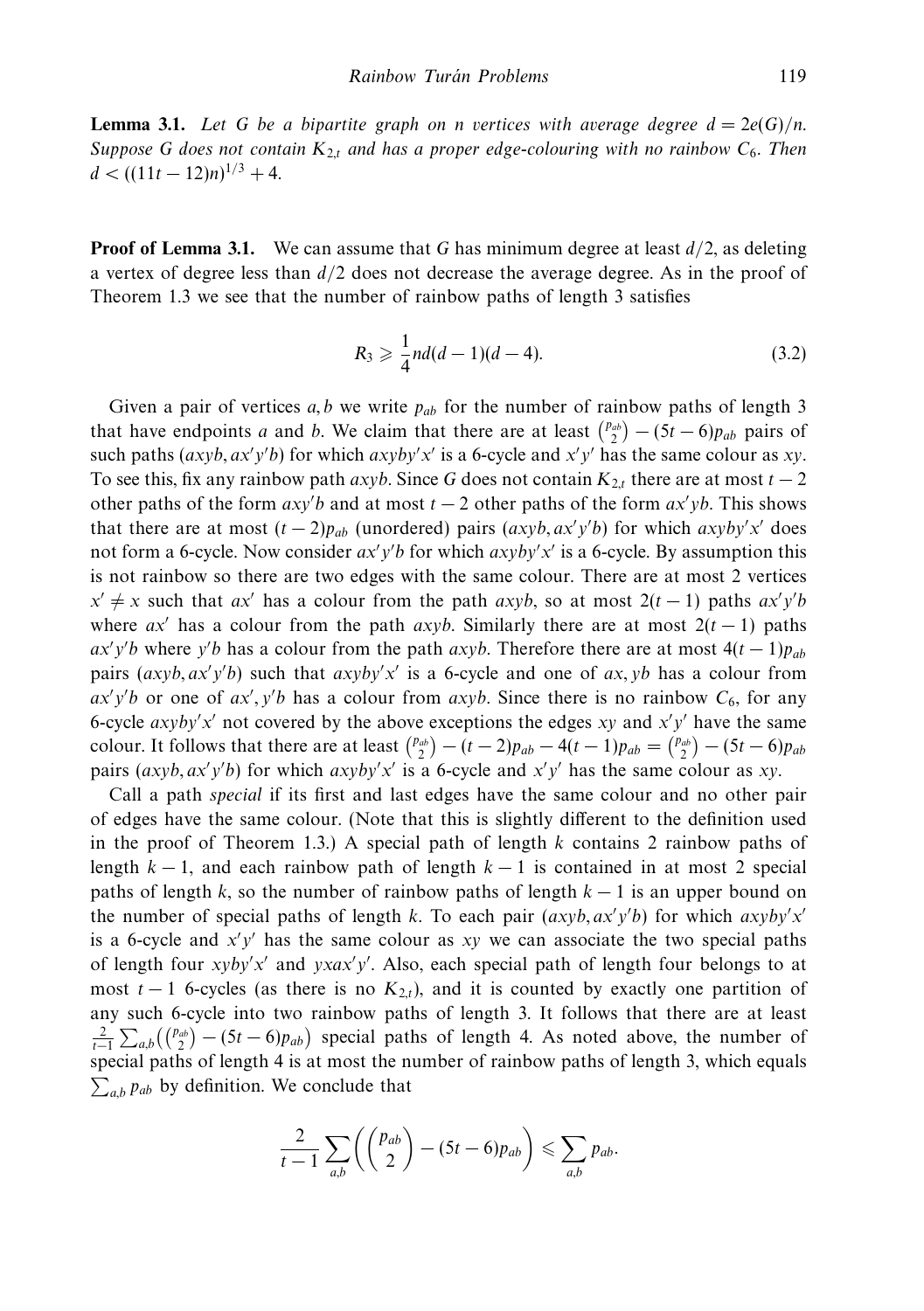This may be re-written as  $\sum_{a,b} p_{ab}^2 \le (11t - 12) \sum_{a,b} p_{ab}$ . By the Cauchy–Schwarz inequality

$$
\sum_{a,b} p_{ab}^2 \geq {n \choose 2}^{-1} \left(\sum_{a,b} p_{ab}\right)^2
$$

and so we see that  $\sum_{a,b} p_{ab} \leq (11t - 12)\binom{n}{2}$ . Recalling that  $R_3 = \sum_{a,b} p_{ab}$  and equation (3.2) we get  $\frac{1}{2}nd(d-1)(d-4) \leq (11t-12)\binom{n}{2}$ , which gives  $d < (1+o(1))((11t-12)n)^{1/3} + 4$ .  $\Box$ This completes the proof.

**Proof of Theorem 1.5.** We start with the upper bound. Let *G* be a graph on *n* vertices that is properly coloured with no rainbow  $C_6$ . It contains a bipartite subgraph  $G'$  with  $e(G') \geq e(G)/2$ . We say that a subgraph  $K_{2,t}$  of *G'* is *maximal* if it is not contained in  $K_{2,t'}$  for any  $t' > 2$ . We claim that if *G'* contains a maximal  $K_{2,s}$  and a maximal  $K_{2,t}$  with  $s, t \geq 9$  then they must be edge-disjoint.

For suppose that  $(A_1, B_1)$  is a maximal  $K_{2,s}$  with  $|A_1| = 2$ ,  $|B_1| = s \ge 9$ ,  $(A_2, B_2)$  is a maximal  $K_{2,t}$  with  $|A_2| = 2$ ,  $|B_2| = t \ge 9$ , and *xy* is a common edge. Consider first the case when  $x \in A_1 \cap A_2$  and  $y \in B_1 \cap B_2$ . By maximality we have  $A_1 = \{x, z_1\}$  and  $A_2 = \{x, z_2\}$ with  $z_1 \neq z_2$ . Let  $c_1$  be the colour of  $yz_1$  and  $c_2$  of  $yz_2$ . There are at most 4 vertices  $b_1$  in *B*<sub>1</sub> such that  $xb_1$  or  $z_1b_1$  has has colour  $c_1$  or  $c_2$ , so we can choose  $b_1 \in B_1$  so that  $xb_1$ has colour  $c_3$ ,  $z_1b_1$  has colour  $c_4$  and  $c_1, \ldots, c_4$  are all different. Now there are at most 8 vertices  $b_2$  in  $B_2$  so that  $xb_2$  or  $z_2b_2$  has a colour among  $c_1, \ldots, c_4$ . Choosing any other *b*<sub>2</sub> we obtain a rainbow 6-cycle  $x b_1 z_1 y z_2 b_2$ . Now consider the case when  $x \in A_1 \cap B_2$  and  $y \in B_1 \cap A_2$ . Write  $A_1 = \{x, z_1\}$  and  $A_2 = \{y, z_2\}$ . Let  $c_1$  be the colour of  $yz_1$  and  $c_2$  of *xz*<sub>2</sub>. There are at most 4 vertices  $b_1$  in  $B_1$  such that  $xb_1$  or  $z_1b_1$  has has colour  $c_1$  or  $c_2$ , so we can choose  $b_1 \in B_1$  so that  $xb_1$  has colour  $c_3$ ,  $z_1b_1$  has colour  $c_4$  and  $c_1, \ldots, c_4$  are all different. Now there are at most 8 vertices  $b_2$  in  $B_2$  so that  $yb_2$  or  $z_2b_2$  has a colour among  $c_1, \ldots, c_4$ . Choosing any other  $b_2$  we obtain a rainbow 6-cycle  $xb_1z_1yb_2z_2$ . It follows that any edge of *G'* belongs to at most one maximal  $K_{2,t}$  with  $t \ge 9$ .

Suppose that  $(A, B)$  is a maximal  $K_{2,t}$  with  $A = \{a_1, a_2\}$  and  $|B| = t \geq 9$ . Delete from *G'* all edges joining  $a_1$  to *B*. Repeat this process as long as there is any (maximal)  $K_{2,t}$ with  $t \geqslant 9$ . Note that we have considered mutually disjoint sets of edges and deleted half of each, so we have deleted at most half of the edges of *G* . The remaining graph *G* contains no  $K_{2,9}$ . By Lemma 3.1 it has average degree  $d'' < (1 + o(1))(87n)^{1/3}$ . Therefore  $e(G) \le 2e(G') \le 4e(G'') = 2d''n < 9n^{4/3}$  for large *n*.

There is a lower bound  $ex^*(n, C_6) \ge ex(n, C_6) = \Omega(n^{4/3})$ , but here we will give a better construction to show  $ex*(n, C_6) > c \cdot ex(n, C_6)$  with  $c > 1$ . Suppose *n* is even and consider a graph  $G_0$  on  $n/2$  vertices with no cycle of length at most 6. Let G be the two-point blow-up of  $G_0$ , *i.e.*, for each vertex  $v \in G_0$  there are two vertices  $v_0, v_1$  in G, and for each edge  $uv \in G_0$ we have all four edges  $u_i v_j$ ,  $0 \le i, j \le 1$  in *G*. Choose an arbitrary proper edge-colouring  $c_0$  of  $G_0$ . We define an edge-colouring *c* of *G* by the rule  $c(u_iv_j)=(c_0(uv), i + j \text{ mod } 2)$ . By this we mean that the colour of an edge is an ordered pair: the first element is the colour of the edge in  $G_0$  it came from, and the second element is chosen to be 0 or 1 in a way that ensures that the resulting edge-colouring is proper.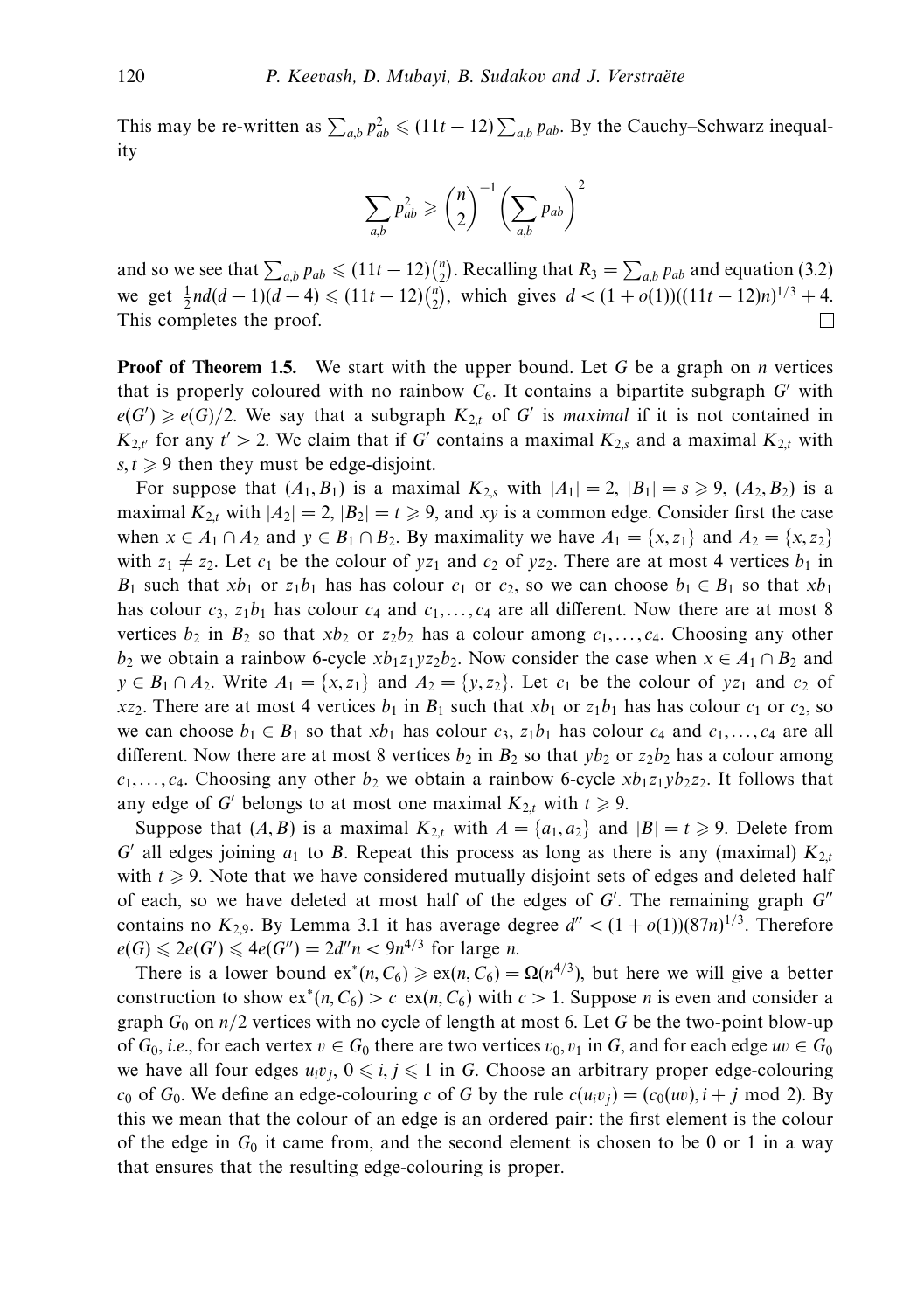We claim that *G* has no rainbow  $C_6$ . For suppose  $C = a_\alpha b_\beta c_\gamma d_\delta e_\epsilon f_\zeta$  is a 6-cycle in *G*. Then *abcdef* is a closed walk in  $G_0$ , which has no cycle of length at most 6, and it is easy to see that it must consist of a path of length 3 traversed in both directions. Without loss of generality *a* and *d* are the endpoints of this path. Then  $e = c$  and  $f = b$ , so  $\epsilon = \gamma + 1$ and  $\zeta = \beta + 1$ , which gives  $\epsilon + \zeta = \gamma + \beta$  (mod 2). Thus the edges  $b_\beta c_\gamma$  and  $e_\epsilon f_\zeta$  have the same colour, so *C* is not rainbow.

We can choose the graph  $G_0$  to have  $e(G_0)=(n/4)^{4/3}+O(n)$  (see Remark (3) following this proof.) Then  $ex^*(n, C_6) \geq e(G) = 4e(G_0) = 4^{-1/3}n^{4/3} + O(n) \geq (1 + \lambda + o(1)) \exp(n, C_6)$ , where, using the upper bound for  $ex(n, C_6)$  quoted at the beginning of this subsection, one may calculate that  $\lambda \ge 4^{-1/3}\beta^{-1} - 1 > 1/250$ . This completes the proof of the theorem.

**Remarks. (1)** It follows from the proof that an edge-coloured bipartite graph on 2*n* vertices with no rainbow  $C_6$  has at most  $\frac{1}{2}9(2n)^{4/3} < 12n^{4/3}$  edges (for large *n*). Applying this to a bipartite Cayley graph we see that in any abelian group of order *n*, a  $B_3^*$ -set can have at most  $12n^{1/3}$  elements.

**(2)** We have made no attempt to optimize the constants in our arguments, but it seems interesting that we have a purely combinatorial argument that gives the correct order of magnitude.

**(3)** The construction given in the above proof may be generalized as follows. Write  $z(n, H)$  for the maximum number of edges in an *H*-free bipartite graph with *n* vertices in each part, and let  $z^*(n, H)$  denote the rainbow analogue of this definition. Applying the construction when *G*<sup>0</sup> is a bipartite graph with no cycles of length at most 2*k* we see that  $z^*(2n, C_{2k}) \geq 4z(n, C_4, \ldots, C_{2k})$  for any *k*. It is shown in [17] that  $z(n, C_6) \leq 2^{1/3}n^{4/3} + O(n)$ , and there is a lower bound  $z(n, C_4, C_6) \geq n^{4/3} + O(n)$  attributed to Benson [6]. Therefore  $z^*(n, C_6) \geq 4z(n/2, C_4, C_6) \geq 4(n/2)^{4/3} + O(n) \geq (1 + o(1))2^{1/3}z(n, C_6).$ 

### **3.3. Excluding all cycles**

Now we will consider the problem of excluding any rainbow cycle. Note that the ordinary Turan problem is easy in this case: an acyclic graph on *n* vertices has at most  $n - 1$  edges, with equality for a tree. On the other hand, we can construct graphs with order  $n \log n$ edges that can be properly coloured with no rainbow cycle.

One construction is the *m*-cube, a bipartite graph in which the vertices are all subsets of  $\{1, \ldots, m\}$  and for any  $A \subset \{1, \ldots, m\}$  and  $i \in A$  there is an edge between *A* and  $A \setminus \{i\}$ of colour *i*. There are no rainbow cycles in this graph, and in fact every cycle of length 2*k* uses at most *k* different colours. Indeed, if a cycle contains an edge  $(A, A \setminus \{i\})$  of colour *i* then the path continuing along the cycle from  $A\{\hat{i}\}$  must again use at least one edge of colour *i* in order to reach *A*, which contains the element *i*. The *m*-cube has  $n = 2^m$  vertices and  $m2^{m-1} = \frac{1}{2}n \log_2 n$  edges.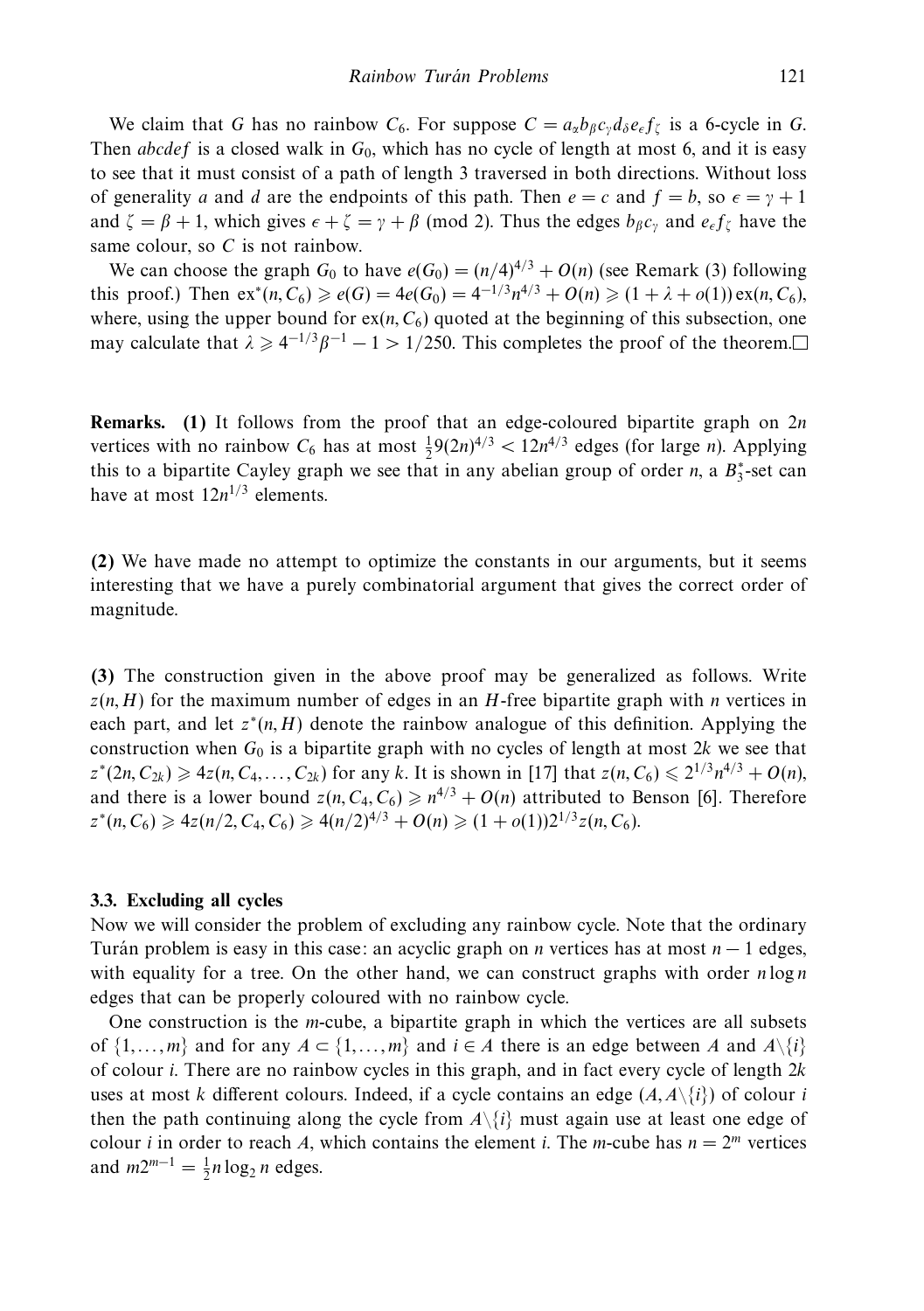An improvement in the constant can be obtained by using as a building block the bipartite graph  $K_{3,3}$  with parts  $\{x_0, x_1, x_2\}$  and  $\{y_0, y_1, y_2\}$  in which the edge  $x_i y_i$  has colour  $i - j$  mod 3. Clearly this contains no rainbow cycles.

**Proof of Proposition 1.6.** We construct a graph whose vertices are sequences of length *m* in which each term is one of  $x_0, x_1, x_2, y_0, y_1, y_2$  (notation as above). Two sequences  $z = (z_1, \ldots, z_m)$  and  $z' = (z'_1, \ldots, z'_m)$  are adjacent if there is some *s* such that  $z_t = z'_t$ for  $t \neq s$  and  $z_s z_s'$  is an edge of the building block  $K_{3,3}$ . We colour such an edge  $zz'$ with the pair  $(s, c)$ , where *c* is the colour of  $z_s z_s'$ . Consider any cycle  $z^1, \ldots, z^k$ . For any  $1 \le s \le m$  the terms  $z_s^1, \ldots, z_s^k, z_s^1$  form a sequence of vertices in  $K_{3,3}$  in which each term is either adjacent or equal to the one preceding it. There is at least one *s* for which these terms are not all equal. Then there is a closed walk in  $K_{3,3}$  whose edges appear as adjacent members of  $z_3^1, \ldots, z_s^k$ , so some colour is repeated. It follows that there are no rainbow cycles. This graph has  $n = 6^m$  vertices and  $6^m \cdot 3m/2 = \frac{3}{2 \log_2 6} n \log_2 n > 0.58 n \log_2 n$ edges.

We do not have a good upper bound for the problem of finding a rainbow cycle, but we can determine the order of magnitude for finding a cycle with more than half as many colours as edges.

**Proof of Theorem 1.7.** A construction with  $\frac{1}{2}n \log_2 n$  edges when *n* is a power of 2 was described above. For the upper bound let *G* be a graph on *n* vertices so that any cycle of length 2*k* uses at most *k* different colours for any *k*. Let  $d = 2e(G)/n$  be the average degree. By deleting vertices of small degree we can assume that the minimum degree is at least *d/*2. We claim that the number of rainbow paths of length *k* satisfies

$$
R_k > 2n \prod_{i=0}^{k-1} (d/2 - i).
$$
 (3.3)

The proof is a slight improvement on that given for equation (3.1) in Theorem 1.3. As before we have  $R_2 \geq n {d \choose 2}$ , which is larger than  $2n(d/2)(d/2 - 1)$ . For  $t \geq 2$  each rainbow path of length *t* + 1 contains 2 rainbow paths of length *t*. Also, given a rainbow path of length *t*, each of its endpoints is incident to at least *d/*2 edges, of which only one has an endpoint on the path (otherwise there would be a rainbow cycle) and at most  $t - 1$  others have a colour that appears on the path, so it can be extended to a rainbow path of length *t* + 1 in at least  $2(d/2 - t)$  ways. Therefore  $R_{t+1}$  ≥  $(d/2 - t)R_t$ , which proves the claim.

Note that if a pair of vertices is joined by two rainbow paths then they have the same length. For the symmetric difference of the paths is a disjoint union of cycles, and if one of them is longer then it will contribute more than half of the edges of one of these cycles. Since the path is rainbow this cycle will have more than half as many colours as edges, which is a contradiction. The same argument shows that in fact the two paths use exactly the same set of colours.

For each  $k$  let  $H_k$  be the graph consisting of all pairs *ab* for which there is a rainbow path of length *k* from *a* to *b* in *G*. Consider such a path using colours  $c_1, \ldots, c_k$ . We showed above that any other such path uses a permutation of these colours. Since *G* is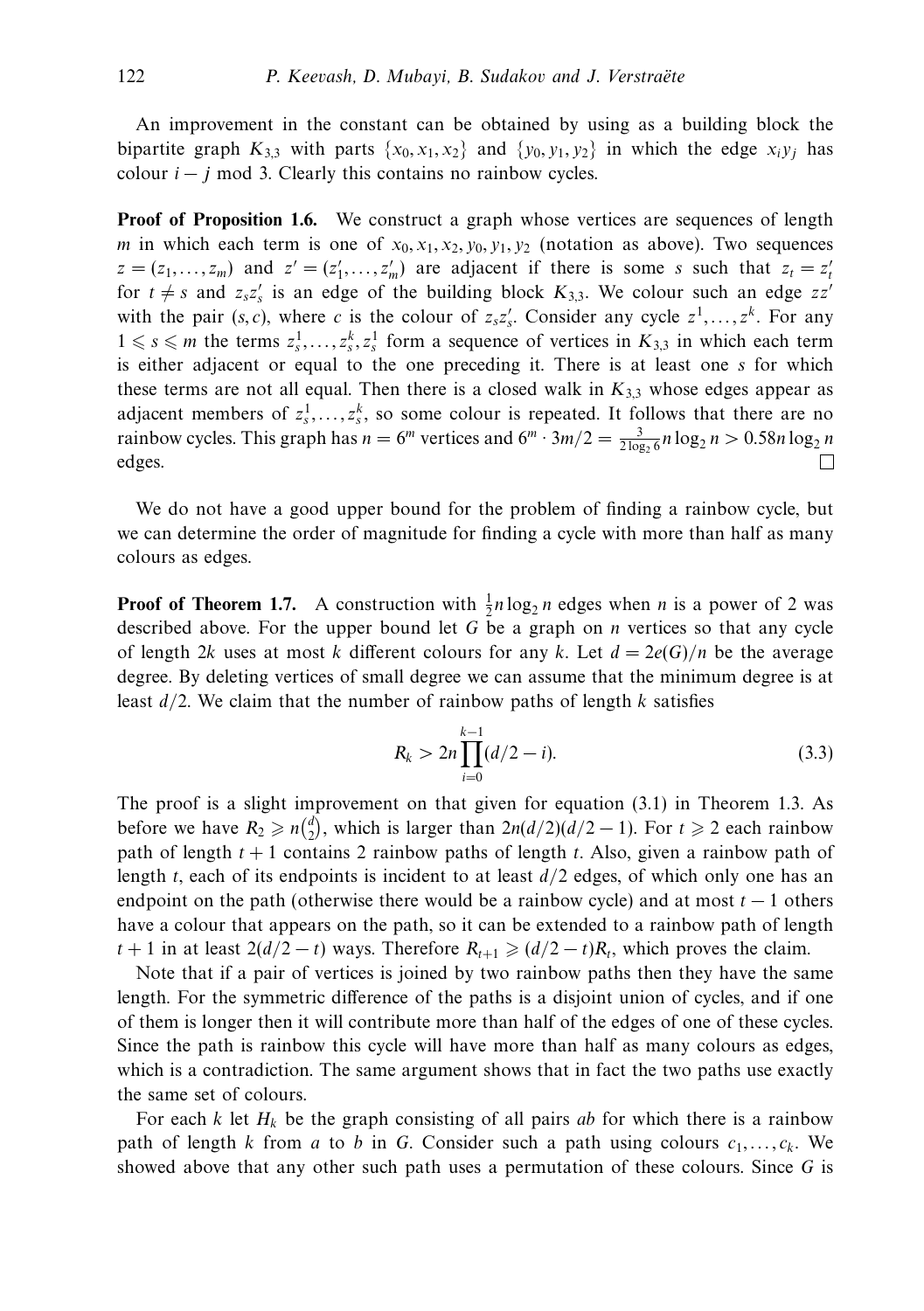properly coloured it is uniquely determined by the permutation, so there are at most *k*! such paths. Therefore  $e(H_k) \ge R_k/k!$ , which gives  $\sum_{k\ge 1} R_k/k! \le \sum_{k\ge 1} e(H_k) \le {n \choose 2}$ , since for  $k \neq k'$  the graphs  $H_k$  and  $H_{k'}$  are edge-disjoint. Recalling that  $R_k > 2n \prod_{i=0}^{k-1} (d/2 - i)$ , we see that

$$
2n(2^{d/2} - 1) = 2n \sum_{k \ge 1} {d/2 \choose k} < \sum_{k \ge 1} R_k/k! \le {n \choose 2},
$$
  
g<sub>2</sub>(n + 3) – 4, i.e.,  $e(G) < n \log_2(n + 3) - 2n$ .

which gives  $d < 2 \log_2(n+3) - 4$ , *i.e.*,  $e(G) < n \log_2(n+3) - 2n$ .

**Remark.** A properly edge-coloured *d*-regular graph on *n* vertices has at least *nd*(*d* − 1)···  $(d - k + 1) = nk! {d \choose k}$  rainbow walks of length *k*. It is natural to conjecture that a graph with average degree *d* should have at least this many rainbow walks of length *k*. Under the assumptions of the above theorem all rainbow walks are in fact paths, so if this conjecture is true we would have  $R_k \ge \frac{1}{2}nk! {d \choose k}$  and so  ${n \choose 2} \ge \sum_{k \ge 1} R_k/k! \ge \frac{1}{2}n \sum_{k \ge 1} {d \choose k} = n(2^d - 1)$ , *i.e.,*  $d \leq \log_2 n$ *.* This would show that the lower bound is tight, not just asymptotically but exactly when *n* is a power of 2.

We conclude this subsection with an argument very similar to the previous proof that gives a girth result for this weaker condition on cycle colourings, under a weaker assumption than the type used in Theorem 1.3.

**Theorem 3.2.** Suppose  $k > 1$  and let G be a graph on *n* vertices so that any cycle of length 2*t* uses at most *t* different colours for any  $t \leq k$ . Then  $e(G) < (1 + o(1))(k!)^{1/k}n^{1+1/k}$ .

**Proof of Theorem 3.2.** Let G be a graph on *n* vertices so that any cycle of length 2*t* uses at most *t* different colours for any  $t \le k$ . Let  $d = 2e(G)/n$  be the average degree. By deleting vertices of small degree we can assume that the minimum degree is at least *d/*2. As in the previous proof we have  $R_k > 2n \prod_{i=0}^{k-1} (d/2 - i)$ . Defining  $H_k$  as before we have  $R_k/k! \leq e(H_k) \leq \binom{n}{2}$ . Therefore  $d < (1 + o(1))2(k!n/4)^{1/k}$ , so  $e(G) < (1 + o(1))k!^{1/k}n^{1+1/k}$ .  $\Box$ 

### **4. Concluding remarks and open problems**

**(1)** There is a natural extension of our problem to hypergraphs: if  $\mathcal{F}$  is a fixed *r*-uniform hypergraph then  $ex(n,\mathcal{F})$  denotes the number of edges in the largest  $\mathcal{F}$ -free *r*-uniform hypergraph on *n* vertices, and  $ex^*(n, \mathcal{F})$  is the maximum number of edges in a properly edge-coloured *r*-uniform hypergraph on *n* vertices with no rainbow  $\mathscr{F}$ . We remark that the arguments of Proposition 1.1 can be extended to show that  $ex^*(n, \mathcal{F}) \le ex(n, \mathcal{F}) + o(n^r)$ . The details are very similar, and instead of the Erdős–Stone theorem one uses Erdős– Simonovits supersaturation [13], which states that  $ex(n, \mathcal{F}(t)) \le ex(n, \mathcal{F}) + o(n^r)$ . (Here  $\mathcal{F}(t)$  denotes the *t*-point blow-up of  $\mathcal{F}$ .) Since even the ordinary Turan theory of hypergraphs is poorly understood, we will not study this question any further here.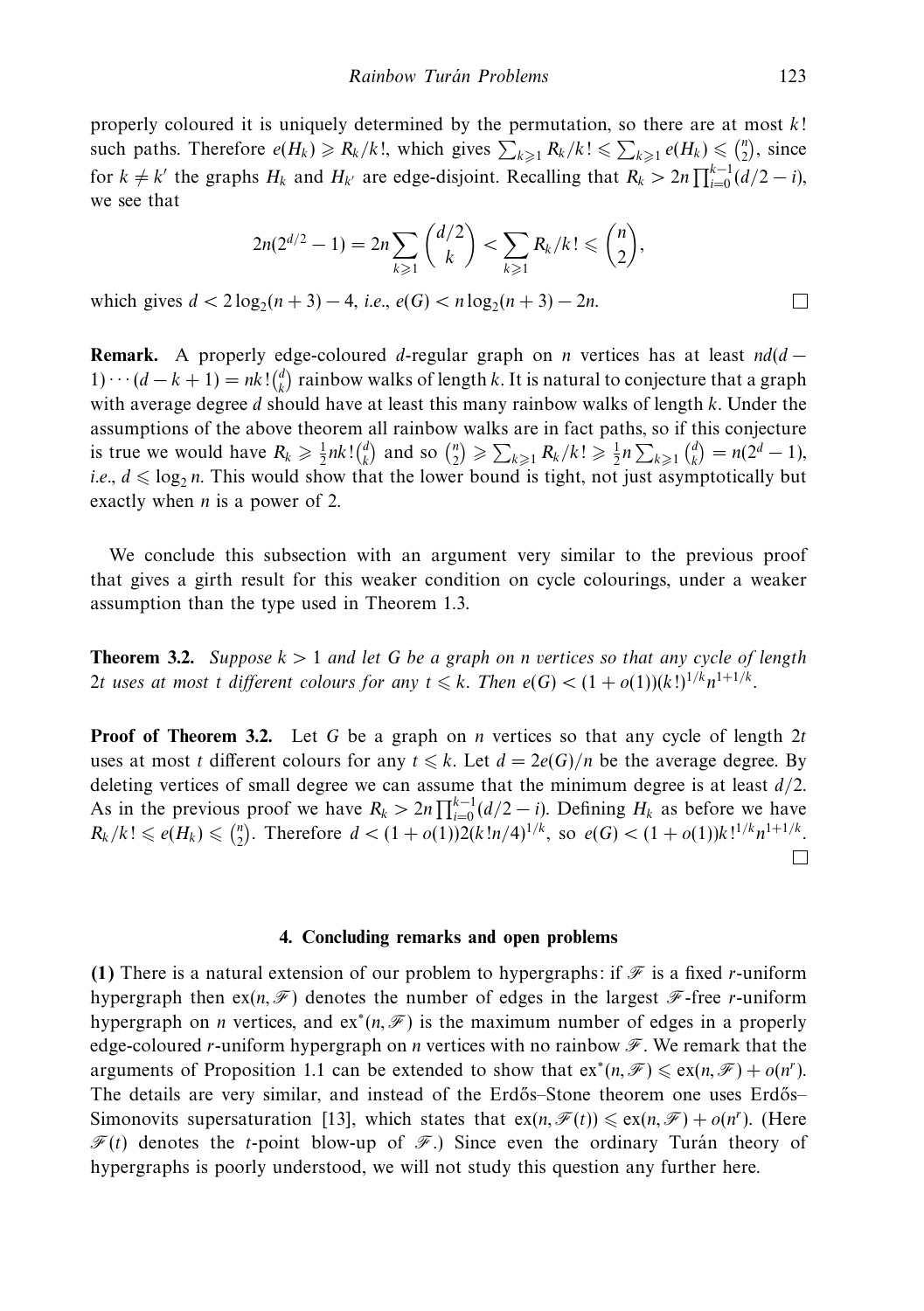**(2)** We have seen that for non-bipartite *H* the rainbow Turan number  $ex^*(n, H)$  is asymptotically equal to the ordinary Turan number  $ex(n, H)$ . For bipartite graphs we have seen some evidence that these quantities may have the same order of magnitude. They are not asymptotically equal in general, as we saw with the examples of a path of length 3 and a six-cycle. It seems plausible that other bipartite graphs, such as even cycles and complete bipartite graphs, should also exhibit this phenomenon. Perhaps it will be helpful for intuition in rainbow Turán problems to prove some natural structural properties. For example, is it true that a properly edge-coloured graph *G* with no rainbow *H* has a proper edge-colouring using the minimum possible number of colours (i.e., *χ* (*G*)) which also has no rainbow *H*?

**(3)** In Section 3.3, we observed that an *n*-vertex properly edge-coloured *d*-regular graph contains  $nk! \binom{d}{k}$  rainbow walks of length *k*, and conjecture that this is a lower bound for the number of rainbow walks of length *k* in any properly coloured *n* vertex graph of average degree *d*. For some intuition as to why this conjecture might be true, we cite an inequality of Blakley and Roy [7] that implies that a graph with average degree *d* has at least  $nd^k$  walks of length *k*. Secondly, there is the following result of Alon, Hoory and Linial that may be found within the proof in [1]. Consider a walk of length *k* using the edges  $e_1, \ldots, e_k$  in succession. It is a non-returning walk if we never have  $e_i = e_{i+1}$ . It is shown in [1] that a graph with *n* vertices and average degree *d* has at least  $nd(d-1)^{k-1}$ non-returning walks of length *k*. A possible generalization of these results is to count walks of length *k* in which there are *ai* forbidden edges at the *i*th step (possibly depending on the walk so far). One might think that a graph with *n* vertices and average degree *d* has at least  $n \prod_{i=1}^{k} (d - a_i)$  such walks. This would include our conjecture on rainbow walks as a special case.

**(4)** We have mentioned a number of open problems throughout the paper, but for the convenience of the reader we conclude by repeating the two we consider most important.

- (i) How many edges can a properly edge-coloured graph on *n* vertices have if it contains no rainbow cycles?
- (ii) How many edges can a properly edge-coloured graph on *n* vertices have if it contains no rainbow  $C_{2k}$ ?

### **Acknowledgement**

We thank an anonymous referee for suggestions that improved the presentation of this paper, and for drawing certain references to our attention, including the construction of Maamoun and Meyniel used in Section 2.

### **References**

- [1] Alon, N., Hoory, S. and Linial, N. (2002) The Moore bound for irregular graphs. Graphs Combin. **18** 53–57.
- [2] Alon, N., Jiang, T., Miller, Z. and Pritikin, D. (2003) Properly coloured subgraphs and rainbow subgraphs in edge-colourings with local constraints. Random Struct. Alg. **23** 409–433.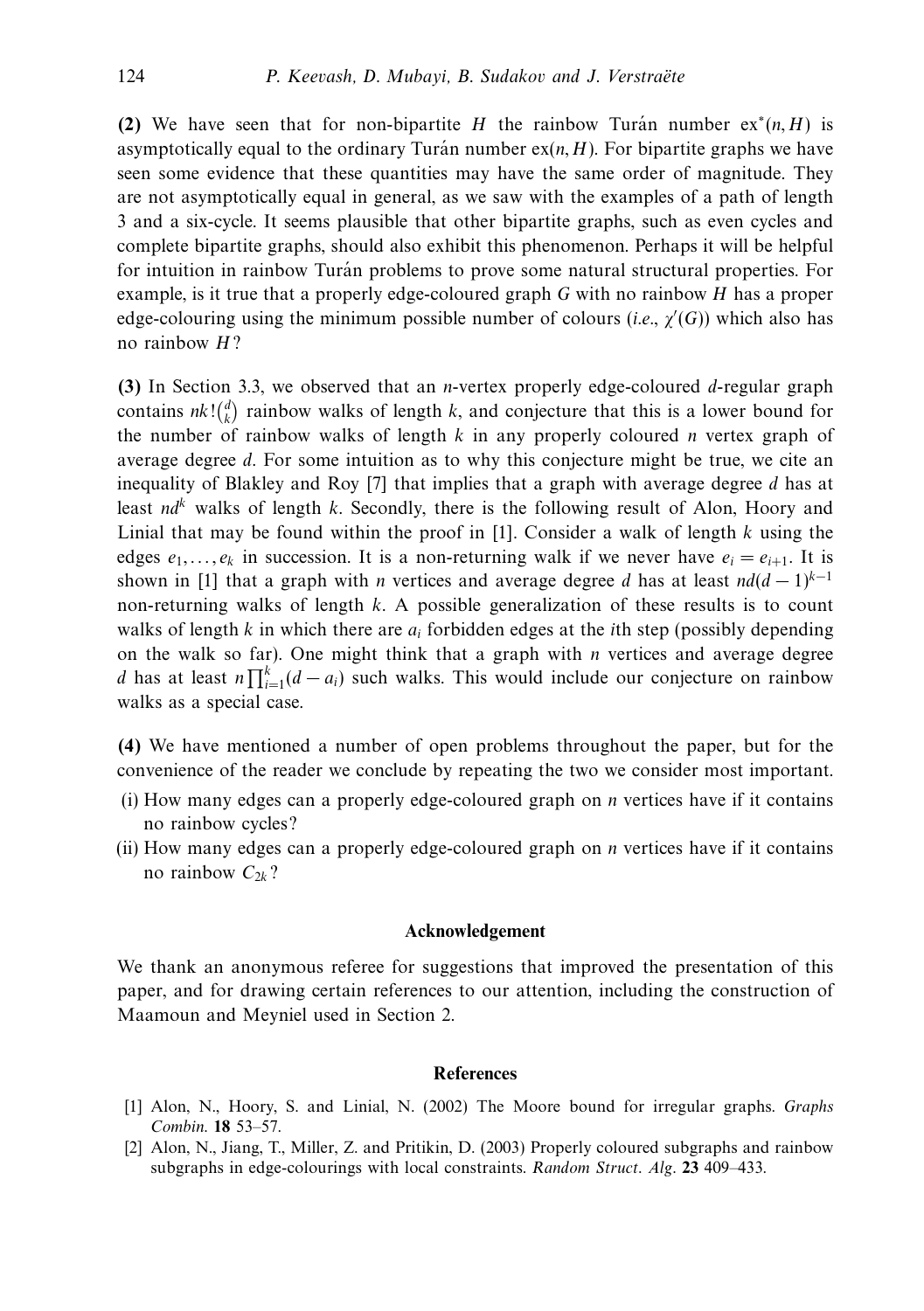- [3] Alon, N., Krivelevich, M. and Sudakov, B. (2003) Turán numbers of bipartite graphs and related Ramsey-type questions. Combin. Probab. Comput. **12** 477–494.
- [4] Alon, N., Rónyai, L. and Szabó, T. (1999) Norm-graphs: Variations and applications. J. Combin. Theory Ser. B **76** 280–290.
- [5] Behrend, F. A. (1946) On sets of integers which contain no three terms in arithmetical progression. Proc. Nat. Acad. Sci. USA **32** 331–332.
- [6] Benson, C. T. (1966) Minimal regular graphs of girths eight and twelve. Canad. J. Math. **18** 1091–1094.
- [7] Blakley, G. R. and Roy, P. (1965) A Hölder type inequality for symmetric matrices with nonnegative entries. Proc. Amer. Math. Soc. **16** 1244–1245.
- [8] Bondy, J. A. and Simonovits, M. (1974) Cycles of even length in graphs. J. Combin. Theory Ser. B **16** 97–105.
- [9] Bose, R. C. and Chowla, S. (1962/1963) Theorems in the additive theory of numbers. Comment. Math. Helv. **37** 141–147.
- [10] Chen, G., Schelp, R. and Wei, B. (2001) Monochromatic-rainbow Ramsey numbers. 14th Cumberland Conference Abstracts. http://www.msci.memphis.edu/balistep/Abstracts.html
- [11] Erdős, P., Füredi, Z., Gould, R. J. and Gunderson, D. S. (1995) Extremal graphs for intersecting triangles. J. Combin. Theory Ser. B **64** 89–100.
- [12] Erd˝os, P. and Rado, R. (1950) A combinatorial theorem. J. London Math. Soc. **25** 249–255.
- [13] Erd˝os, P. and Simonovits, M. (1983) Supersaturated graphs and hypergraphs. Combinatorica **3** 181–192.
- [14] Erd˝os, P. and Stone, A. H. (1946) On the structure of linear graphs. Bull. Amer. Math. Soc. **52** 1087–1091.
- [15] Füredi, Z. (1996) An upper bound on Zarankiewicz' problem. Combin. Probab. Comput. **5** 29–33.
- [16] Füredi, Z. (1996) New asymptotics for bipartite Turan numbers. *J. Combin. Theory Ser. A* 75 141–144.
- [17] Füredi, Z., Naor, A. and Verstraëte, J. (2006) On the Turan number for the hexagon.  $Adv.$ Math. **203** 476–496.
- [18] Graham, S. W. (1996) *Bh* sequences. In Analytic Number Theory, Vol. 1 (Allerton Park, IL, 1995), Vol. 138 of Progr. Math., Birkhäuser, Boston, MA, pp. 431-449.
- [19] Jamison, R. E., Jiang, T. and Ling, A. C. H. (2003) Constrained Ramsey numbers of graphs. J. Graph Theory **42** 1–16.
- [20] Kollár, J., Rónyai, L. and Szabó, T. (1996) Norm-graphs and bipartite Turán numbers. Combinatorica **16** 399–406.
- [21] Kővári, T., Sós, V. and Turán, P. (1954) On a problem of K. Zarankiewicz. *Colloquium Math.* **3** 50–57.
- [22] Lazebnik, F., Ustimenko, V. A. and Woldar, A. J. (1995) A new series of dense graphs of high girth. Bull. Amer. Math. Soc. **32** 73–79.
- [23] van Lint, J. H. and Wilson, R. M. (2001) A Course in Combinatorics, 2nd edn, Cambridge University Press.
- [24] Maamoun, M. and Meyniel, H. (1984) On a problem of G. Hahn about coloured Hamiltonian paths in *K*<sup>2</sup>*n*. Discrete Math. **51** 213–214.
- [25] Moon, J. W. and Moser, L. (1962) On a problem of Turán. Magyar Tud. Akad. Mat. Kutat Int. Kzl. **7** 283–286.
- [26] Rödl, V. and Tuza, Zs. (1992) Rainbow subgraphs in properly edge-coloured graphs. Random Struct. Alg. **3** 175–182.
- [27] Roth, K. F. (1953) On certain sets of integers. J. London Math. Soc. **28** 104–109.
- [28] Ruzsa, I. Z. (1993) Solving a linear equation in a set of integers I. Acta Arith. **65** 259–282.